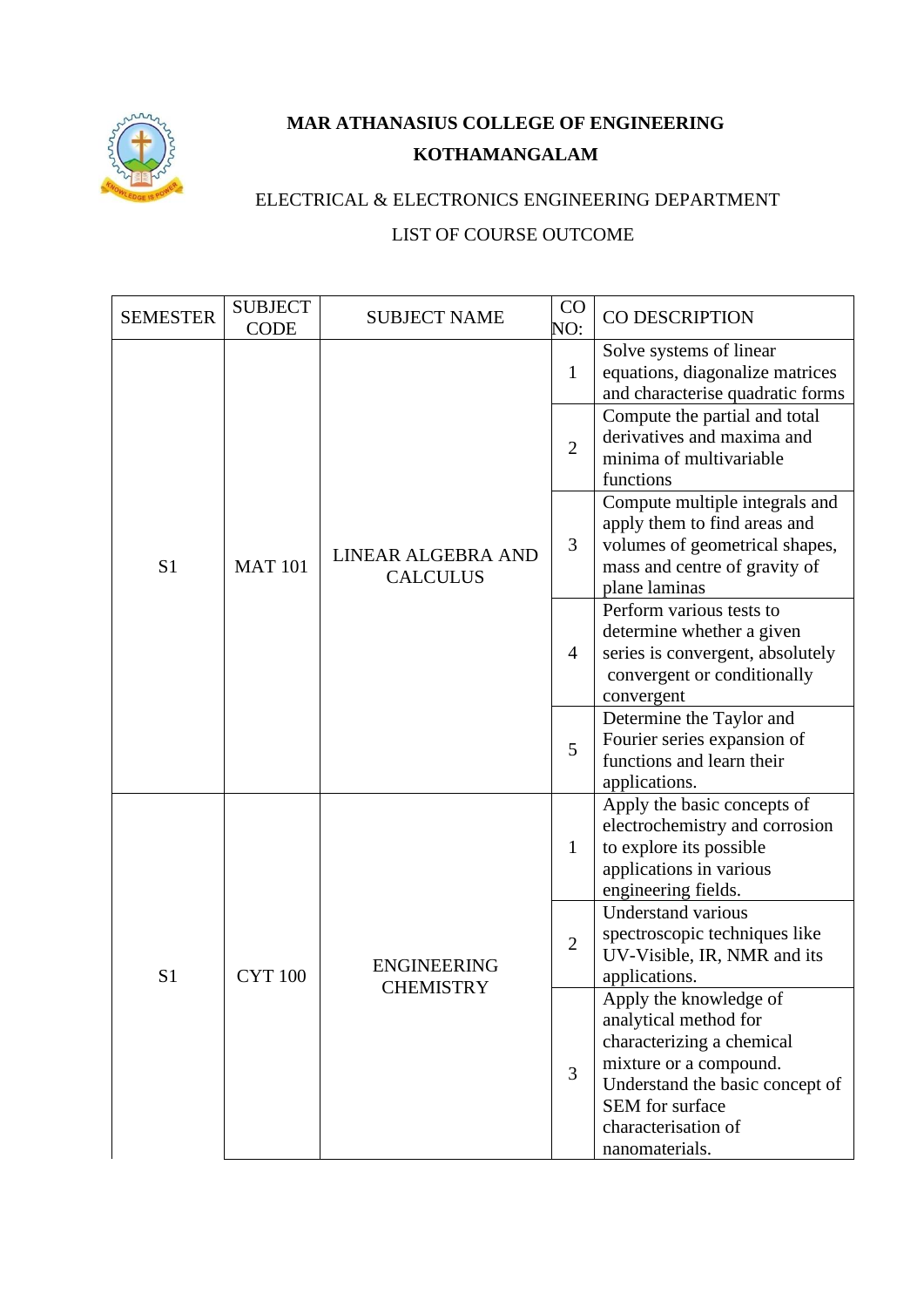|                |               |                                         | $\overline{4}$ | Learn about the basics of<br>stereochemistry and its<br>application. Apply the<br>knowledge of conducting<br>polymers and advanced<br>polymers in engineering. |
|----------------|---------------|-----------------------------------------|----------------|----------------------------------------------------------------------------------------------------------------------------------------------------------------|
|                |               |                                         | 5              | Study various types of water<br>treatment methods to develop<br>skills for treating wastewater.                                                                |
|                |               |                                         | $\mathbf{1}$   | Recall principles and theorems<br>related to rigid body mechanics                                                                                              |
|                |               |                                         | $\overline{2}$ | Identify and describe the<br>components of system of forces<br>acting on the rigid body                                                                        |
| S <sub>1</sub> | <b>EST100</b> | <b>ENGINEERING</b><br><b>MECHANICS</b>  | 3              | Apply the conditions of<br>equilibrium to various practical<br>problems involving different<br>force system.                                                   |
|                |               |                                         | 4              | Choose appropriate theorems,<br>principles or formulae to solve<br>problems of mechanics.                                                                      |
|                |               |                                         | 5              | Solve problems involving rigid<br>bodies, applying the properties<br>of distributed areas and masses                                                           |
|                |               |                                         | $\mathbf{1}$   | Recall the role of civil engineer<br>in society and to relate the<br>various disciplines of Civil<br>Engineering.                                              |
|                | <b>EST120</b> |                                         | $\overline{2}$ | Explain different types of<br>buildings, building components,<br>building materials and building<br>construction                                               |
|                |               | <b>BASICS OF CIVIL AND</b>              | 3              | Describe the importance,<br>objectives and principles of<br>surveying.                                                                                         |
| S <sub>1</sub> |               | <b>MECHANICAL</b><br><b>ENGINEERING</b> | $\overline{4}$ | Summarise the basic<br>infrastructure services MEP,<br>HVAC, elevators, escalators<br>and ramps                                                                |
|                |               |                                         | 5              | Discuss the Materials, energy<br>systems, water management and<br>environment for green<br>buildings.                                                          |
|                |               |                                         | 6              | Analyse thermodynamic cycles<br>and calculate its efficiency                                                                                                   |
|                |               |                                         | $\tau$         | Illustrate the working and<br>features of IC Engines                                                                                                           |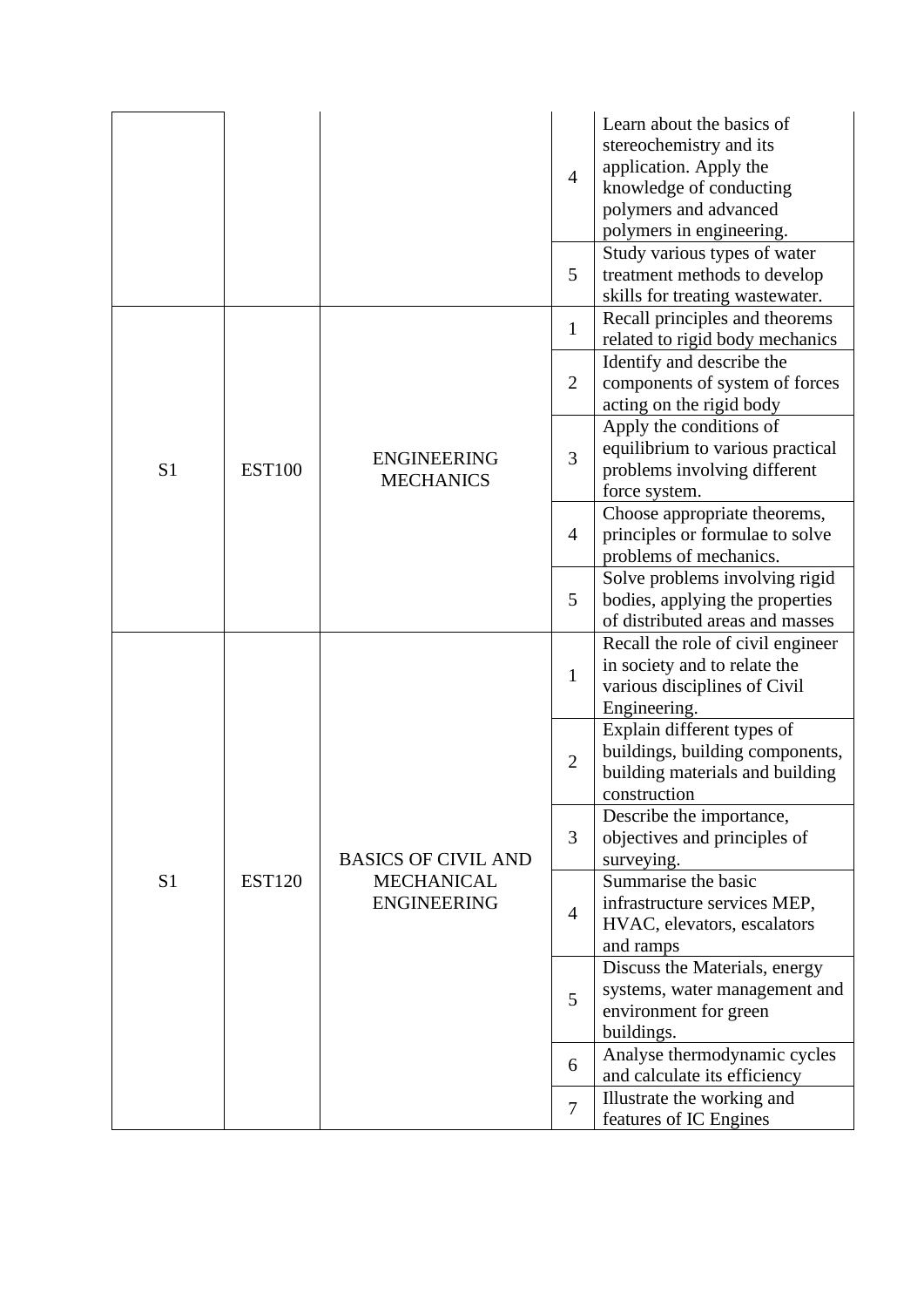|                |               |                      | 8              | Explain the basic principles of<br>Refrigeration and Air<br>Conditioning                                                                                                                           |
|----------------|---------------|----------------------|----------------|----------------------------------------------------------------------------------------------------------------------------------------------------------------------------------------------------|
|                |               |                      | 9              | Describe the working of<br>hydraulic machines                                                                                                                                                      |
|                |               |                      | 10             | Explain the working of power<br>transmission elements                                                                                                                                              |
|                |               |                      | 11             | Describe the basic<br>manufacturing, metal joining<br>and machining processes                                                                                                                      |
|                |               |                      | $\mathbf{1}$   | Define and Identify different<br>life skills required in personal<br>and professional life                                                                                                         |
|                |               |                      | $\overline{2}$ | Develop an awareness of the<br>self and apply well-defined<br>techniques to cope with<br>emotions and stress.                                                                                      |
| S <sub>1</sub> | <b>HUN101</b> | <b>LIFE SKILLS</b>   | 3              | Explain the basic mechanics of<br>effective communication and<br>demonstrate these through<br>presentations.                                                                                       |
|                |               |                      | $\overline{4}$ | Take part in group discussions                                                                                                                                                                     |
|                |               |                      | 5              | Use appropriate thinking and<br>problem solving techniques to<br>solve new problems                                                                                                                |
|                |               |                      | 6              | Understand the basics of<br>teamwork and leadership                                                                                                                                                |
|                |               |                      | $\mathbf{1}$   | Understand and practice<br>different techniques of<br>quantitative chemical analysis<br>to generate experimental skills<br>and apply these skills to various<br>analyses                           |
| S <sub>1</sub> | <b>CYL120</b> | <b>ENGINEERING</b>   | $\overline{2}$ | Develop skills relevant to<br>synthesize organic polymers<br>and acquire the practical skill to<br>use TLC for the identification of<br>drugs                                                      |
|                |               | <b>CHEMISTRY LAB</b> | 3              | Develop the ability to<br>understand and explain the use<br>of modern spectroscopic<br>techniques for analysing and<br>interpreting the IR spectra and<br>NMR spectra of some organic<br>compounds |
|                |               |                      | $\overline{4}$ | Acquire the ability to<br>understand, explain and use<br>instrumental techniques for<br>chemical analysis                                                                                          |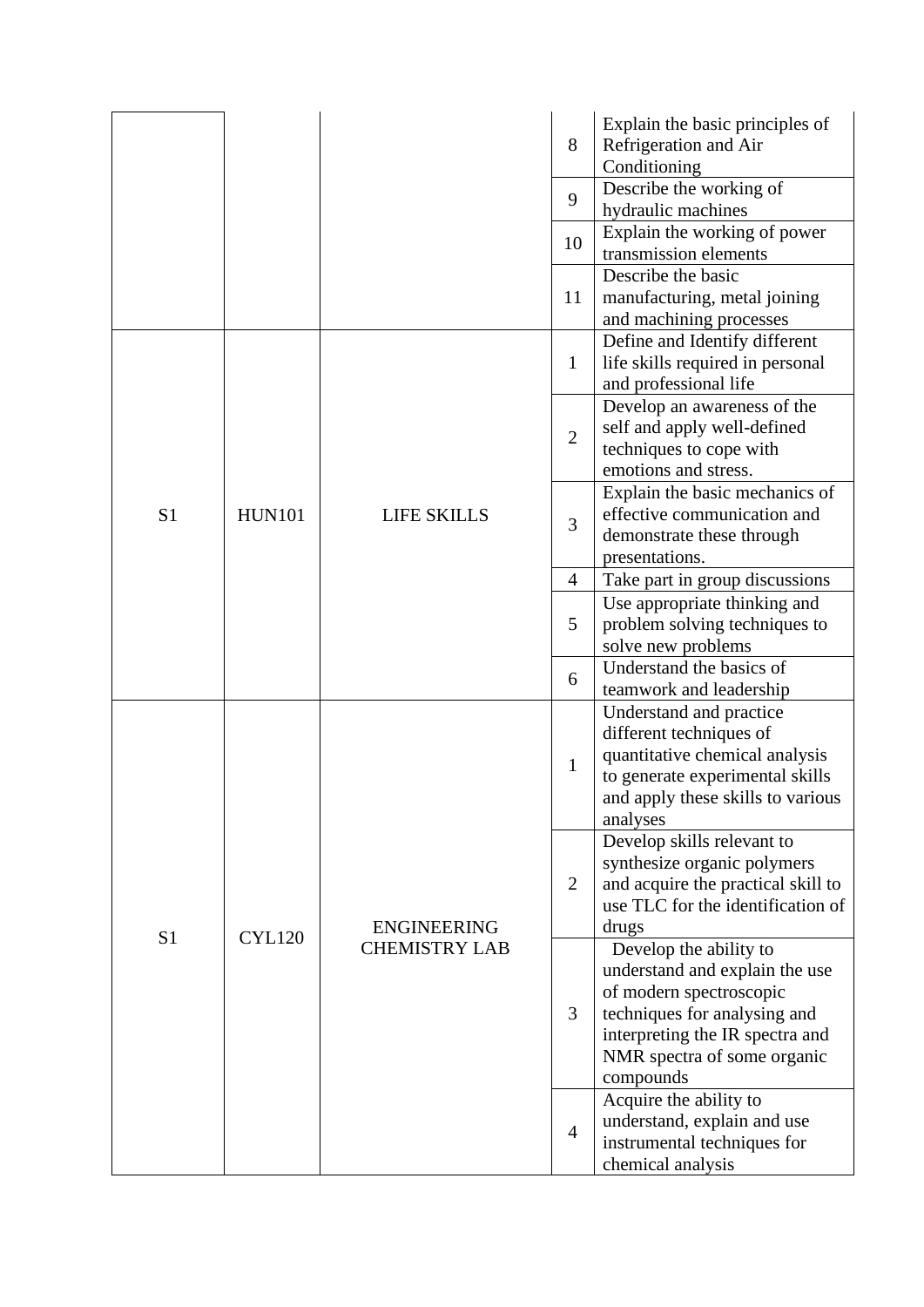|                |                |                                                   | 5              | Learn to design and carry out<br>scientific experiments as well as<br>accurately record and analyze<br>the results of such experiments                                                                                                          |
|----------------|----------------|---------------------------------------------------|----------------|-------------------------------------------------------------------------------------------------------------------------------------------------------------------------------------------------------------------------------------------------|
|                |                |                                                   | 6              | Function as a member of a<br>team, communicate effectively<br>and engage in further learning.<br>Also understand how chemistry<br>addresses social, economical<br>and environmental problems<br>and why it is an integral part of<br>curriculum |
|                |                |                                                   | $\mathbf{1}$   | Name different devices and<br>tools used for civil engineering<br>measurements                                                                                                                                                                  |
|                |                |                                                   | $\overline{2}$ | Explain the use of various tools<br>and devices for various field<br>measurements                                                                                                                                                               |
|                | <b>ESL120</b>  | <b>CIVIL AND</b><br>MECHANICALWORKSH<br><b>OP</b> | 3              | Demonstrate the steps involved<br>in basic civil engineering<br>activities like plot<br>measurement, setting out<br>operation, evaluating the natural<br>profile of land, plumbing<br>and undertaking simple<br>construction work.              |
| S <sub>1</sub> |                |                                                   | $\overline{4}$ | Choose materials and methods<br>required for basic civil<br>engineering activities like field<br>measurements, masonry work<br>and plumbing.                                                                                                    |
|                |                |                                                   | 5              | Compare different techniques<br>and devices used in civil<br>engineering measurements                                                                                                                                                           |
|                |                |                                                   | 6              | <b>Identify Basic Mechanical</b><br>workshop operations in<br>accordance with the material<br>and<br>objects                                                                                                                                    |
|                |                |                                                   | $\overline{7}$ | Apply appropriate Tools and<br>Instruments with respect to the<br>mechanical workshop<br>trades                                                                                                                                                 |
|                |                |                                                   | 8              | Apply appropriate safety<br>measures with respect to the<br>mechanical workshop trades                                                                                                                                                          |
| S <sub>2</sub> | <b>MAT 102</b> | <b>VECTOR CALCULUS,</b><br><b>DIFFERENTIAL</b>    | $\mathbf{1}$   | Apply the concept of vector<br>functions and learn to work with<br>conservative vector field                                                                                                                                                    |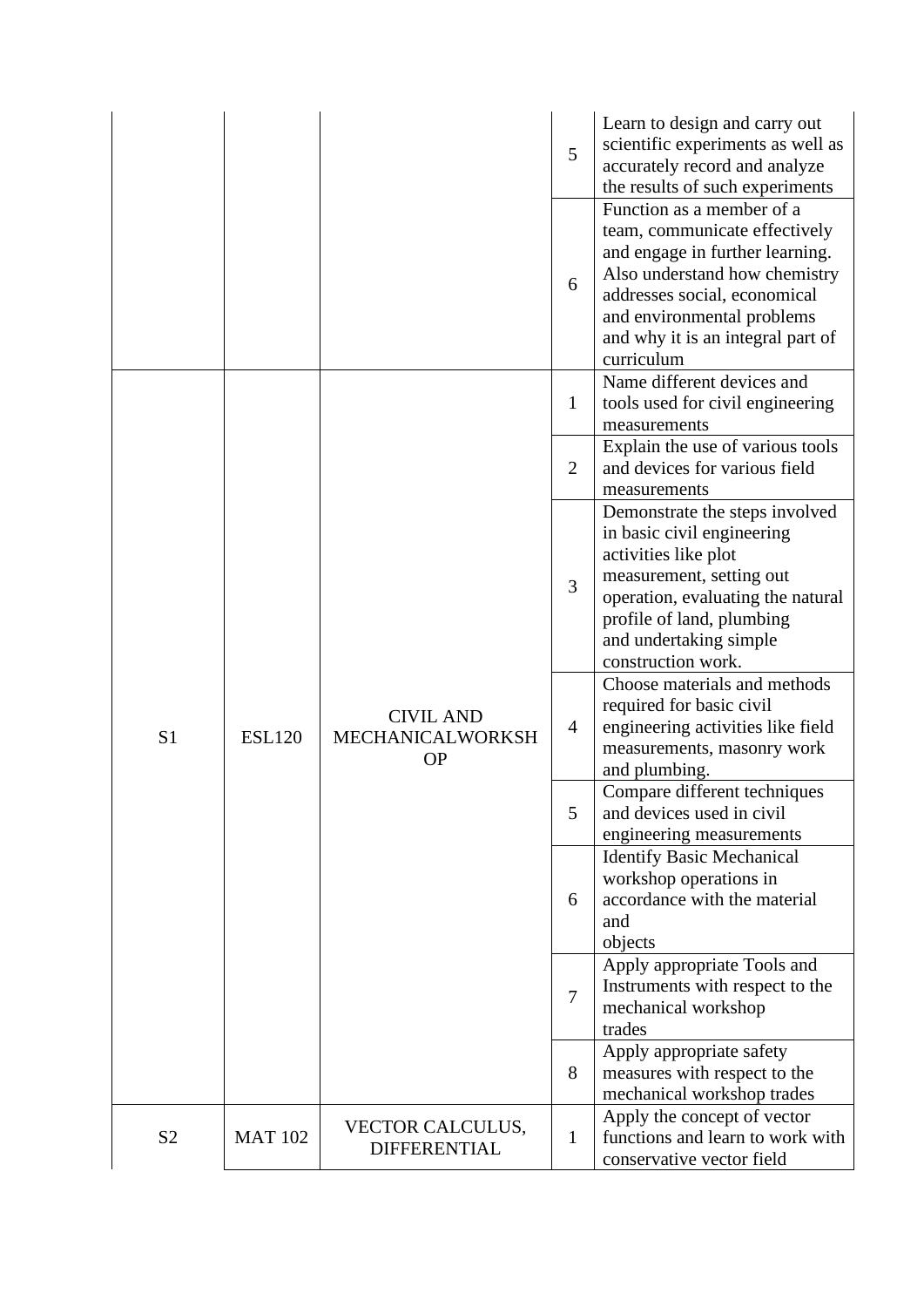|                |                | <b>EQUATIONS AND</b><br><b>CALCULUS</b> | $\overline{2}$ | Apply computing integrals of<br>scalar and vector field over<br>surfaces in three-dimensional<br>space.                                                                                     |
|----------------|----------------|-----------------------------------------|----------------|---------------------------------------------------------------------------------------------------------------------------------------------------------------------------------------------|
|                |                |                                         | 3              | Solve homogeneous and non-<br>homogeneous linear differential<br>equation with constant<br>coefficients                                                                                     |
|                |                |                                         | 4              | Apply Laplace transforms to<br>solve physical problems arising<br>in engineering                                                                                                            |
|                |                |                                         | 5              | Apply Fourier transforms to<br>solve physical problems arising<br>in engineering                                                                                                            |
|                |                |                                         | $\mathbf{1}$   | Compute the quantitative<br>aspects of waves and<br>oscillations in engineering<br>systems.                                                                                                 |
| S <sub>2</sub> | <b>PHT 100</b> | <b>ENGINEERING PHYSICS</b><br>A         | $\overline{2}$ | Apply the interaction of light<br>with matter through<br>interference, diffraction and<br>identify these phenomena in<br>different natural optical<br>processes and optical<br>instruments. |
|                |                |                                         | $\overline{3}$ | Analyze the behaviour of matter<br>in the atomic and subatomic<br>level through the principles of<br>quantum mechanics to perceive<br>the microscopic processes in<br>electronic devices.   |
|                |                |                                         | $\overline{4}$ | Classify the properties of<br>magnetic materials and apply<br>vector calculus to static<br>magnetic fields and use<br>Maxwell's equations to diverse<br>engineering problems                |
|                |                |                                         | 5              | Analyze the principles behind<br>various superconducting<br>applications, explain the<br>working of<br>solid state lighting devices and<br>fibre optic communication<br>system              |
| S <sub>2</sub> | <b>EST110</b>  | <b>ENGINEERING</b><br><b>GRAPHICS</b>   | $\mathbf{1}$   | Draw the projection of points<br>and lines located in different<br>quadrants                                                                                                                |
|                |                |                                         | $\overline{2}$ | Prepare multiview orthographic<br>projections of objects by                                                                                                                                 |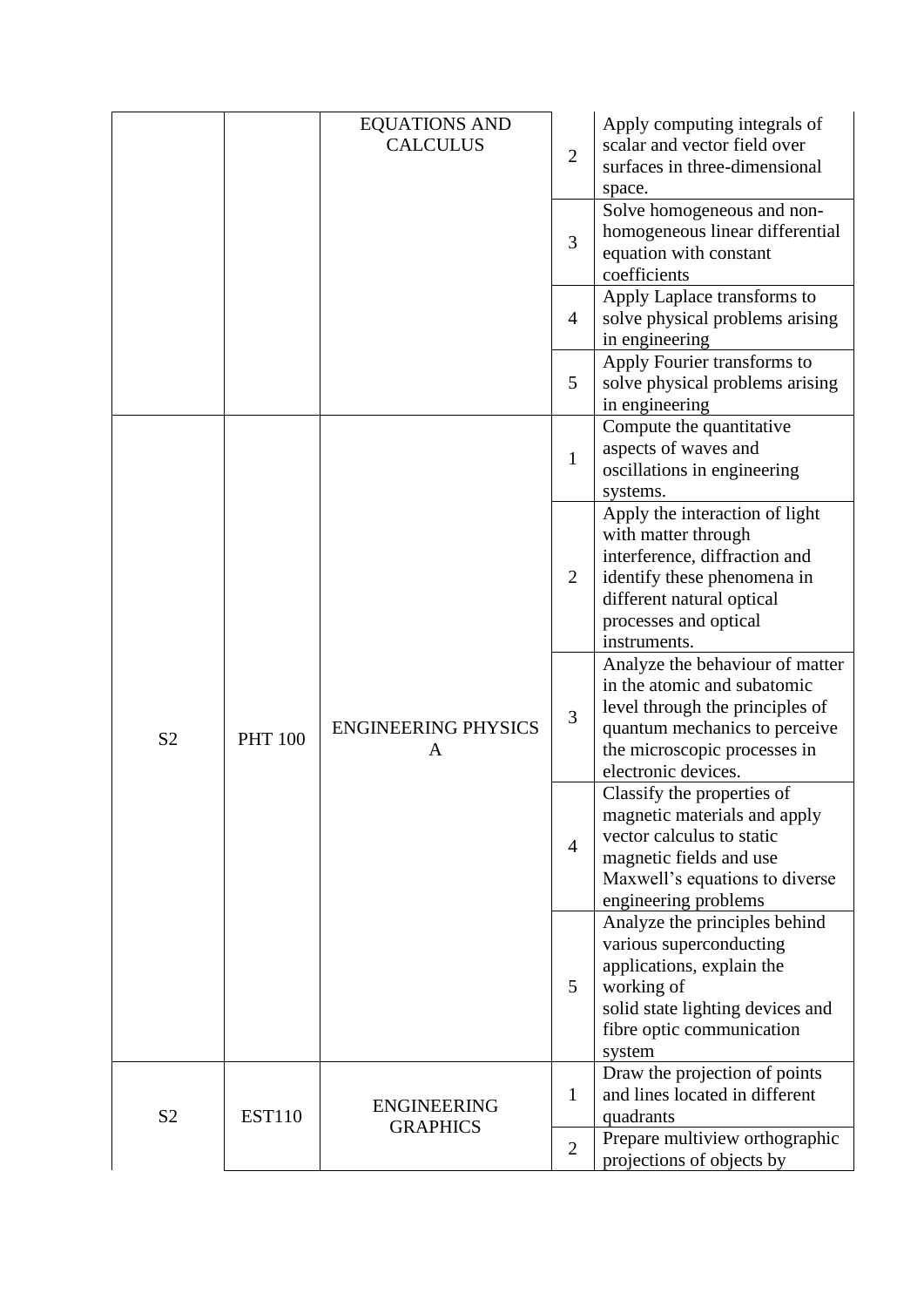|                |                |                                                                             |                | visualizing them in different<br>positions                                                                                                     |
|----------------|----------------|-----------------------------------------------------------------------------|----------------|------------------------------------------------------------------------------------------------------------------------------------------------|
|                |                |                                                                             | 3              | Draw sectional views and<br>develop surfaces of a given<br>object                                                                              |
|                |                |                                                                             | $\overline{4}$ | Prepare pictorial drawings using<br>the principles of isometric and<br>perspective projections to<br>visualize objects in three<br>dimensions. |
|                |                |                                                                             | 5              | Convert 3D views to<br>orthographic views and vice<br>versa                                                                                    |
|                |                |                                                                             | 6              | Obtain multiview projections<br>and solid models of objects<br>using CAD tools                                                                 |
|                |                | <b>BASICS OF ELECTRICAL</b><br><b>AND ELECTRONICS</b><br><b>ENGINEERING</b> | $\mathbf{1}$   | Apply fundamental concepts<br>and circuit laws to solve simple<br>DC electric circuits                                                         |
|                | <b>EST 130</b> |                                                                             | $\overline{2}$ | Develop and solve models of<br>magnetic circuits                                                                                               |
|                |                |                                                                             | 3              | Apply the fundamental laws of<br>electrical engineering to solve<br>simple ac circuits in steady<br>state.                                     |
| S <sub>2</sub> |                |                                                                             | $\overline{4}$ | Describe the working of various<br>electronic components and their<br>characteristics                                                          |
|                |                |                                                                             | 5              | The working principle of<br>various electronic circuits and<br>outline the principle of an<br>electronic instrumentation<br>system             |
|                |                |                                                                             | 6              | Explain the principle of radio<br>and cellular communication                                                                                   |
|                |                |                                                                             | $\mathbf{1}$   | Develop vocabulary and<br>language skills relevant to<br>engineering as a profession                                                           |
|                | <b>HUN102</b>  | <b>PROFESSIONAL</b>                                                         | $\overline{2}$ | Analyse, interpret and<br>effectively summarize a variety<br>of textual content                                                                |
| S <sub>2</sub> |                | <b>COMMUNICATION</b>                                                        | $\overline{3}$ | Create effective technical<br>presentations                                                                                                    |
|                |                |                                                                             | $\overline{4}$ | Discuss a given technical/non-<br>technical topic in a group<br>setting and arrive at<br>generalizations/consensus                             |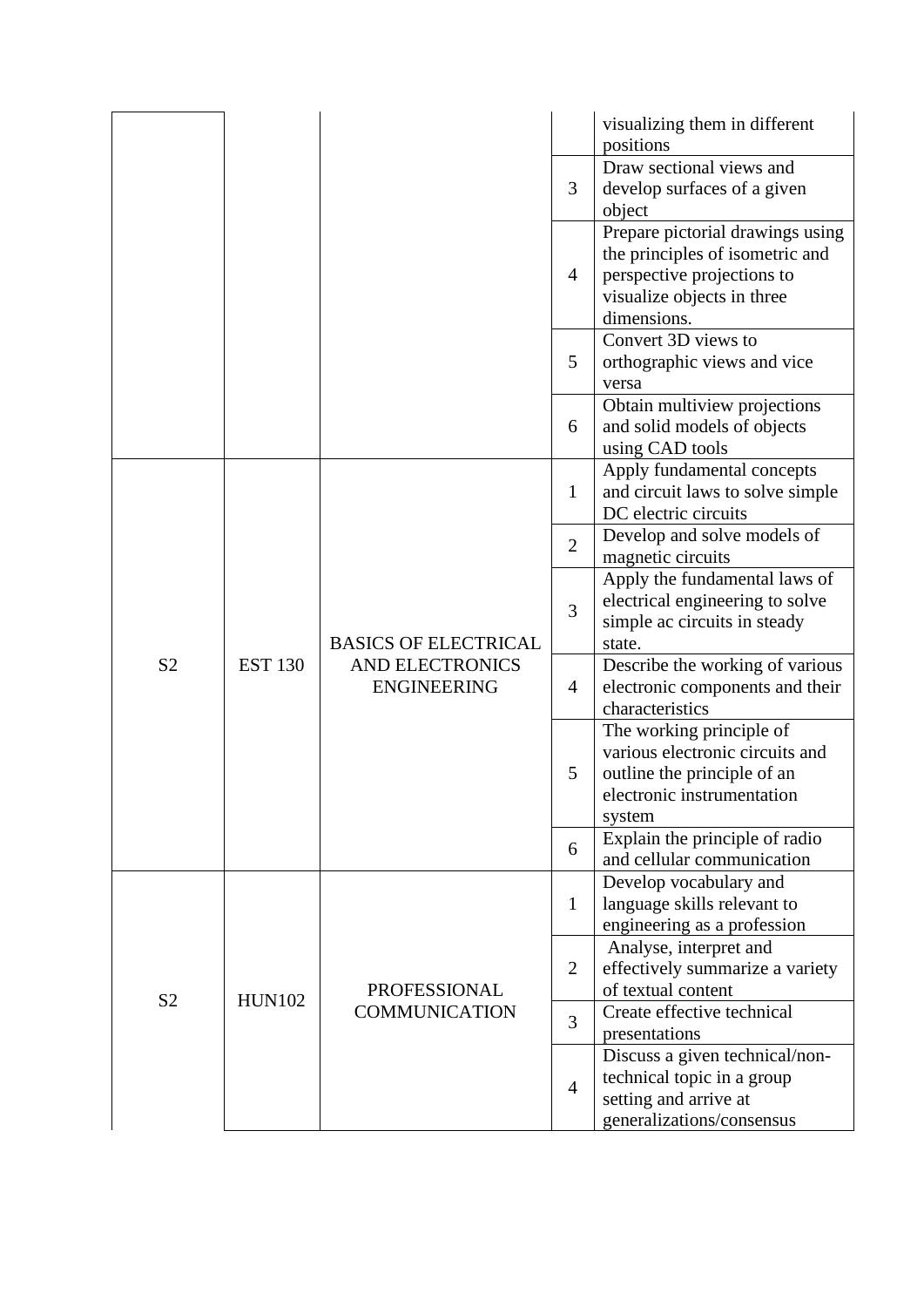|                                  |                                 |                                   | 5              | Identify drawbacks in listening<br>patterns and apply listening<br>techniques for specific needs                                                                                                                                                                                                                    |
|----------------------------------|---------------------------------|-----------------------------------|----------------|---------------------------------------------------------------------------------------------------------------------------------------------------------------------------------------------------------------------------------------------------------------------------------------------------------------------|
|                                  |                                 |                                   | 6              | Create professional and<br>technical documents that are<br>clear and adhering to all the<br>necessary conventions                                                                                                                                                                                                   |
|                                  |                                 |                                   | $\mathbf{1}$   | Analyze a computational<br>problem and develop an<br>algorithm/flowchart to find its<br>solution                                                                                                                                                                                                                    |
|                                  |                                 |                                   | $\overline{2}$ | Develop readable* C programs<br>with branching and looping<br>statements, which uses<br>Arithmetic, Logical, Relational<br>or Bitwise operators.                                                                                                                                                                    |
|                                  |                                 |                                   | 3              | Write readable C programs with<br>arrays, structure or union for<br>storing the the data to be<br>processed                                                                                                                                                                                                         |
| S <sub>2</sub><br>S <sub>2</sub> | <b>EST102</b><br><b>PHL 120</b> | PROGRAMMING IN C                  | $\overline{4}$ | Divide a given computational<br>problem into a number of<br>modules and develop a readable<br>multi-function C program by<br>using recursion if required, to<br>find the solution to the<br>computational problem                                                                                                   |
|                                  |                                 |                                   | 5              | Write readable C programs<br>which use pointers for array<br>processing and parameter<br>passing                                                                                                                                                                                                                    |
|                                  |                                 |                                   | 6              | Develop readable C programs<br>with files for reading input and<br>storing output                                                                                                                                                                                                                                   |
|                                  |                                 | <b>ENGINEERING PHYSICS</b><br>LAB | $\mathbf{1}$   | Apply modern instruments like<br>CRO, strain gauge to measure<br>the basic physical quantities<br>viz. frequency and amplitude of<br>a wave pattern, strain etc.<br>Carryout measurement of wave<br>pattern in a stretched string and<br>the corresponding<br>frequency values using a<br>Melde's string apparatus. |
|                                  |                                 |                                   | $\overline{2}$ | Determine the wavelength of<br>monochromatic beam of light<br>and thickness of micro-thin<br>object etc. by forming Newton's<br>rings pattern and an air wedge<br>fringe pattern.                                                                                                                                   |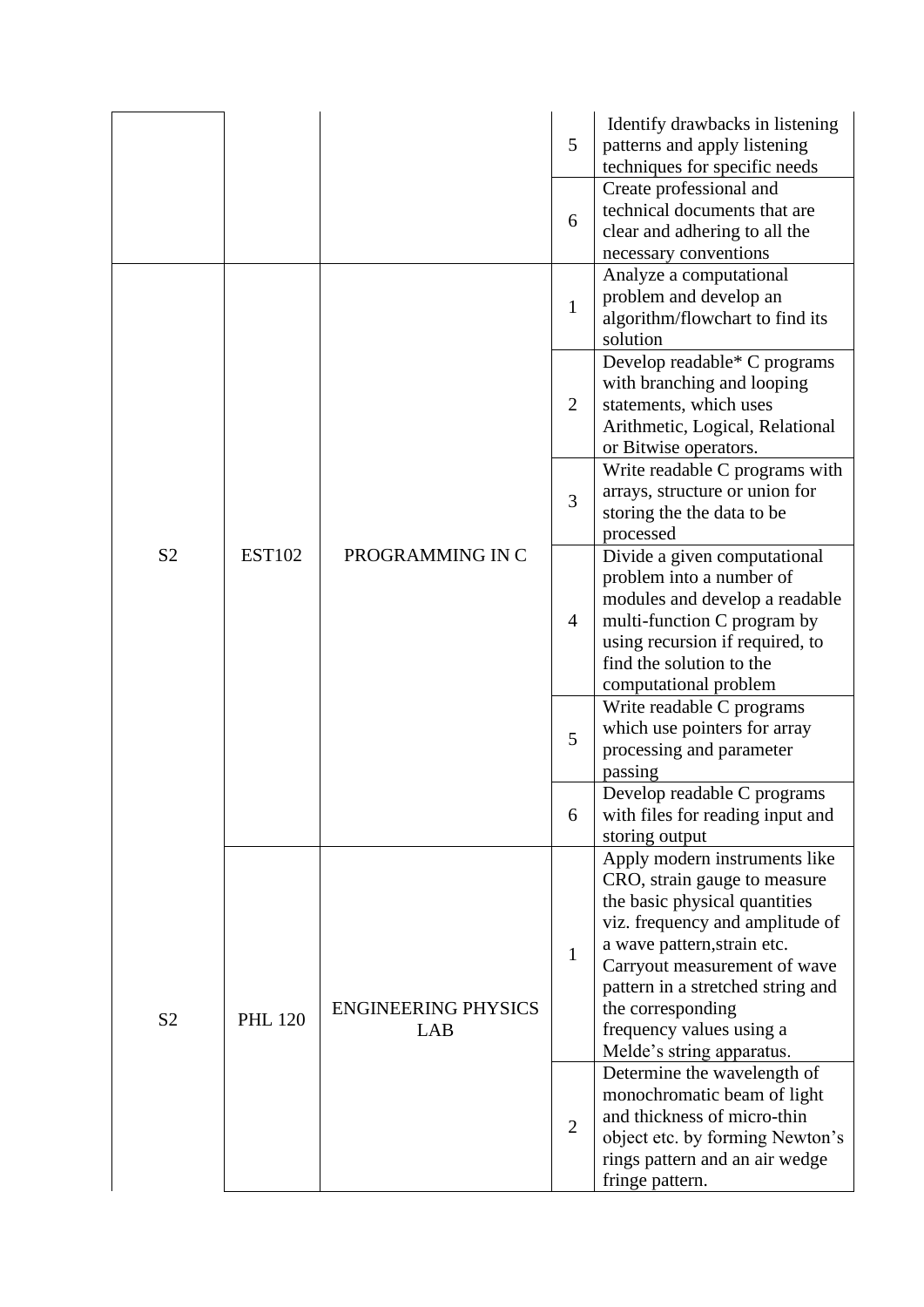|                |               |                                                                  | 3              | Carryout the measurement of<br>wavelength by diffraction of<br>plane transmission grating and<br>the spectra formed by a<br>monochromatic beam of light<br>and a laser.                                                                      |
|----------------|---------------|------------------------------------------------------------------|----------------|----------------------------------------------------------------------------------------------------------------------------------------------------------------------------------------------------------------------------------------------|
|                |               |                                                                  | $\overline{4}$ | Determine the wavelength of a<br>laser beam using the plane<br>transmission grating.<br>Measurement of numerical<br>aperture of an optic fibre and<br>evaluate the properties of a solar<br>cell and LED through itsI-<br>Vcharacteristics.  |
|                |               |                                                                  | 5              | Determine the velocity of<br>ultrasonic waves in liquid using<br>ultrasonic<br>diffractometer.Compare the<br>magnetic moment of various<br>magnets and determine the<br>magnetic flux density using<br>deflection/vibration<br>Magnetometer. |
|                |               |                                                                  | $\mathbf{1}$   | Demonstrate safety measures<br>against electric shocks.                                                                                                                                                                                      |
| S <sub>2</sub> | <b>ESL130</b> | <b>ELECTRICAL &amp;</b><br><b>ELECTRONICS</b><br><b>WORKSHOP</b> | $\overline{2}$ | Identify the tools used for<br>electrical wiring, electrical<br>accessories, wires, cables,<br>batteries<br>and standard symbols.                                                                                                            |
|                |               |                                                                  | 3              | Develop the connection<br>diagram, identify the suitable<br>accessories and materials<br>necessary<br>for wiring simple lighting<br>circuits for domestic buildings.                                                                         |
|                |               |                                                                  | $\overline{4}$ | Identify and test various<br>electronic components                                                                                                                                                                                           |
|                |               |                                                                  | 5              | Draw circuit schematics with<br><b>EDA</b> tools                                                                                                                                                                                             |
|                |               |                                                                  | 6              | Assemble and test electronic<br>circuits on boards                                                                                                                                                                                           |
|                |               |                                                                  | $\overline{7}$ | Work in a team with good<br>interpersonal skills                                                                                                                                                                                             |
|                |               |                                                                  |                |                                                                                                                                                                                                                                              |
|                |               | LINEAR ALGEBRA AND                                               | 1              | Identify analytic functions and<br>harmonic functions                                                                                                                                                                                        |
| S <sub>3</sub> | C 201         | <b>COMPLEX ANALYSIS</b>                                          | $\overline{2}$ | Identify conformal mappings<br>and some important<br>transformations                                                                                                                                                                         |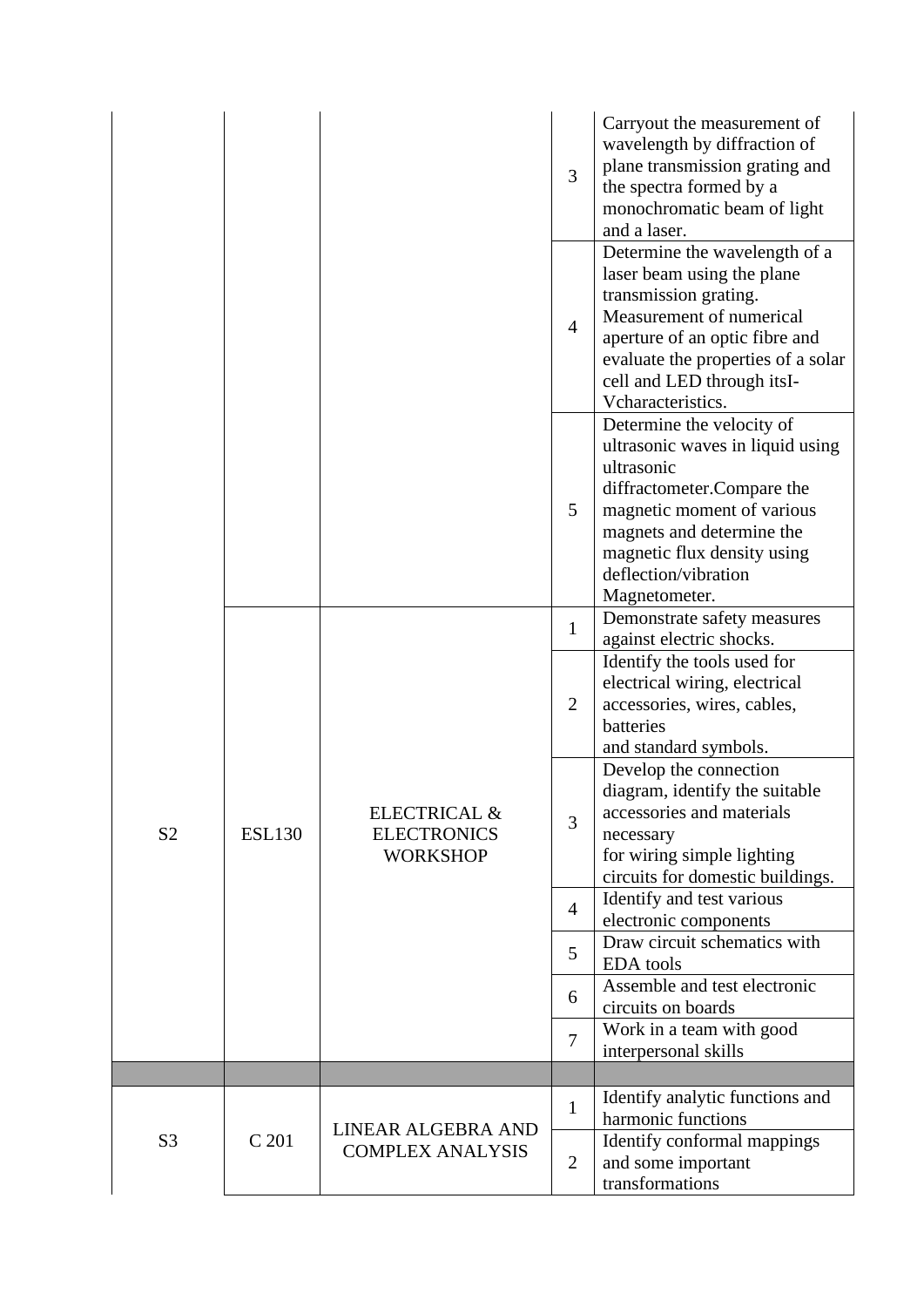|                |               |                                        | 3              | Evaluation of integrals using<br>Cauchy integral formula                                                                                               |
|----------------|---------------|----------------------------------------|----------------|--------------------------------------------------------------------------------------------------------------------------------------------------------|
|                |               |                                        | $\overline{4}$ | Evaluate real definite integrals<br>as application of residue<br>theorem                                                                               |
|                |               |                                        | 5              | Solve any given system of<br>linear equations                                                                                                          |
|                |               |                                        | 6              | Find the eigenvalues of the<br>matrix and how to diagonalize a<br>matrix                                                                               |
|                |               |                                        | $\mathbf{1}$   | Ability to analyse electrical<br>networks by applying basic<br>solving theorems and<br>techniques.                                                     |
|                |               |                                        | $\overline{2}$ | Expertise in developing network<br>topologies for various types of<br>circuits.                                                                        |
| S <sub>3</sub> | <b>EE 201</b> | <b>CIRCUITS AND</b><br><b>NETWORKS</b> | 3              | Ability to Solve R,L,C circuits<br>under steady state and transient<br>conditions                                                                      |
|                |               |                                        | $\overline{4}$ | Application of basic circuit<br>solving techniques and Laplace<br>tools to evaluate complex<br>networks involving<br>transformers and couplings.       |
|                |               |                                        | 5              | Ability to solve two port<br>networks.                                                                                                                 |
|                |               |                                        | 6              | Obtain Better understanding<br>about network synthesis                                                                                                 |
|                |               |                                        | $\mathbf{1}$   | Ability to analyze the circuit<br>and electro dynamical model of<br>electric machines                                                                  |
|                |               | DC MACHINES AND<br><b>TRANSFORMERS</b> | $\overline{2}$ | Ability to understand the<br>operation of different types of<br>D.C. Generators                                                                        |
| S <sub>3</sub> | <b>EE 205</b> |                                        | 3              | Ability to understand the<br>working principle, starting and<br>speed control of D.C. Motors.<br>Also able to test the<br>performance of D.C. machines |
|                |               |                                        | $\overline{4}$ | Capable of analyzing the<br>equivalent circuit model of<br>transformers                                                                                |
|                |               |                                        | 5              | Ability to analyze the<br>performance of single phase<br>transformers                                                                                  |
|                |               |                                        | 6              | Capable of identifying the<br>winding configurations of three<br>phase transformers                                                                    |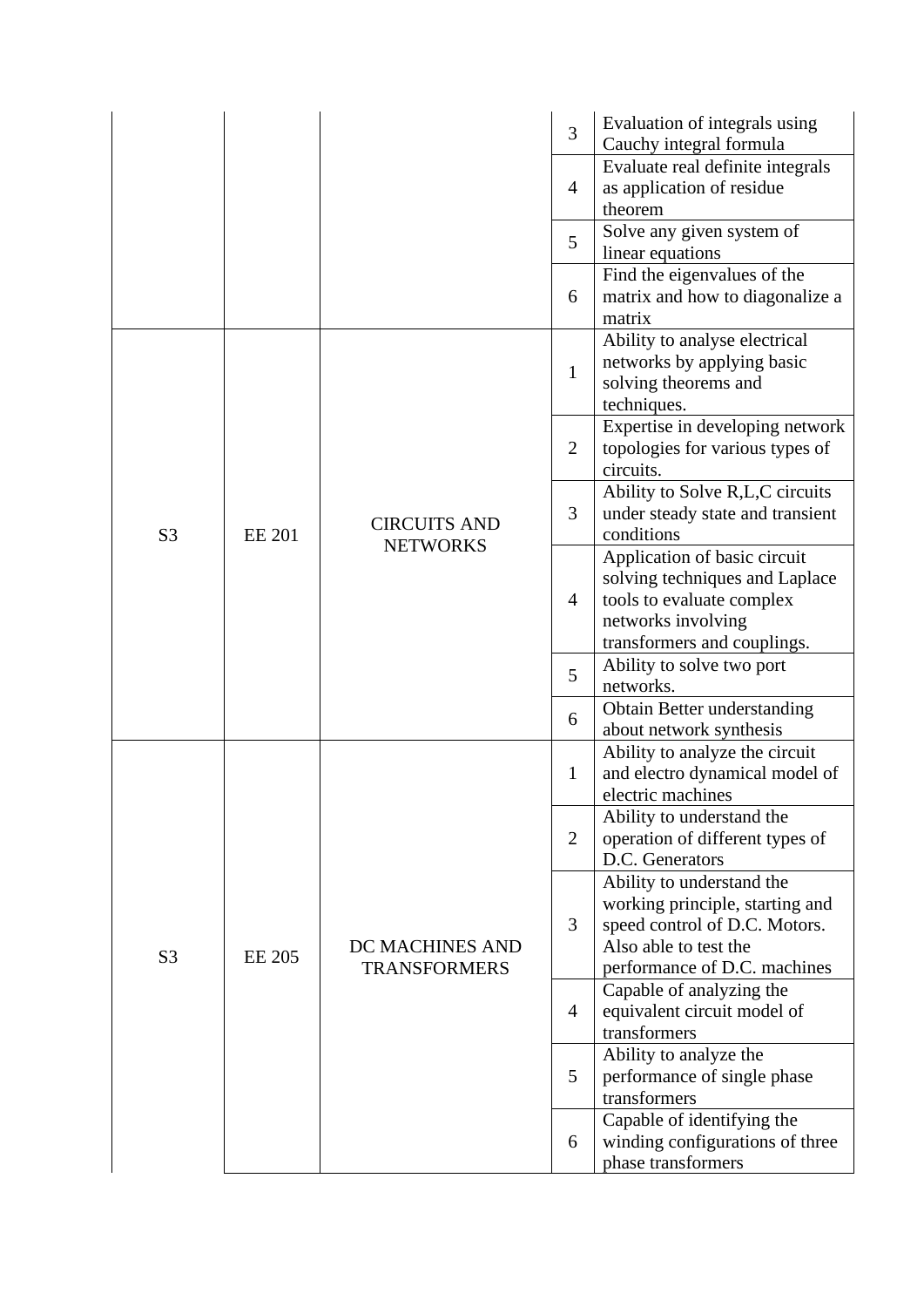|                |               |                                             | $\mathbf{1}$   | Understand the fundamentals of<br>C language and be able to<br>analyze and illustrate problems<br>with flow chart and algorithm.                                                                                 |
|----------------|---------------|---------------------------------------------|----------------|------------------------------------------------------------------------------------------------------------------------------------------------------------------------------------------------------------------|
|                |               |                                             | $\overline{2}$ | To develop programs using<br>iterative statements for<br>analytical problems                                                                                                                                     |
|                |               |                                             | $\overline{3}$ | Acquire knowledge regarding<br>arrays and strings                                                                                                                                                                |
| S <sub>3</sub> | <b>EE 207</b> | <b>COMPUTER</b><br><b>PROGRAMMING</b>       | $\overline{4}$ | Ability to use function for the<br>abstraction of real time<br>problems.                                                                                                                                         |
|                |               |                                             | 5              | Ability to develop structured<br>programming to solve<br>mathematical and analytical<br>problems.                                                                                                                |
|                |               |                                             | 6              | Gain knowledge for efficient<br>file management in real time<br>problems and design programs<br>using python                                                                                                     |
|                | <b>EE 203</b> | <b>ANALOG ELECTRONIC</b><br><b>CIRCUITS</b> | $\mathbf{1}$   | An understanding of the basic<br>concepts of analog electronic<br>circuits which are the building<br>blocks of various electronic<br>systems and also the biasing of<br>transistors and their design             |
|                |               |                                             | $\overline{2}$ | Ability to understand methods<br>of FET biasing and hence to<br>design amplifier circuits.                                                                                                                       |
|                |               |                                             | 3              | Ability to analyze various<br>amplifier circuits and their<br>design                                                                                                                                             |
| S <sub>3</sub> |               |                                             | $\overline{4}$ | Capability to design and analyse<br>oscillator circuits for<br>implementation and testing in<br>forthcoming Electronic Circuits<br>Lab.                                                                          |
|                |               |                                             | 5              | Ability to analyze and design<br>various circuits using<br>OPAMPS.                                                                                                                                               |
|                |               |                                             | 6              | Capability to design and<br>analyze multivibrator circuits,<br>oscillators and waveform<br>generation circuits using Op-<br>amps so as to aid their<br>implementation and testing in<br>Electronic Circuits Lab. |
| S <sub>3</sub> | <b>HS 210</b> | <b>LIFE SKILLS</b>                          | $\mathbf{1}$   | The course enable the students<br>to communicate effectively and                                                                                                                                                 |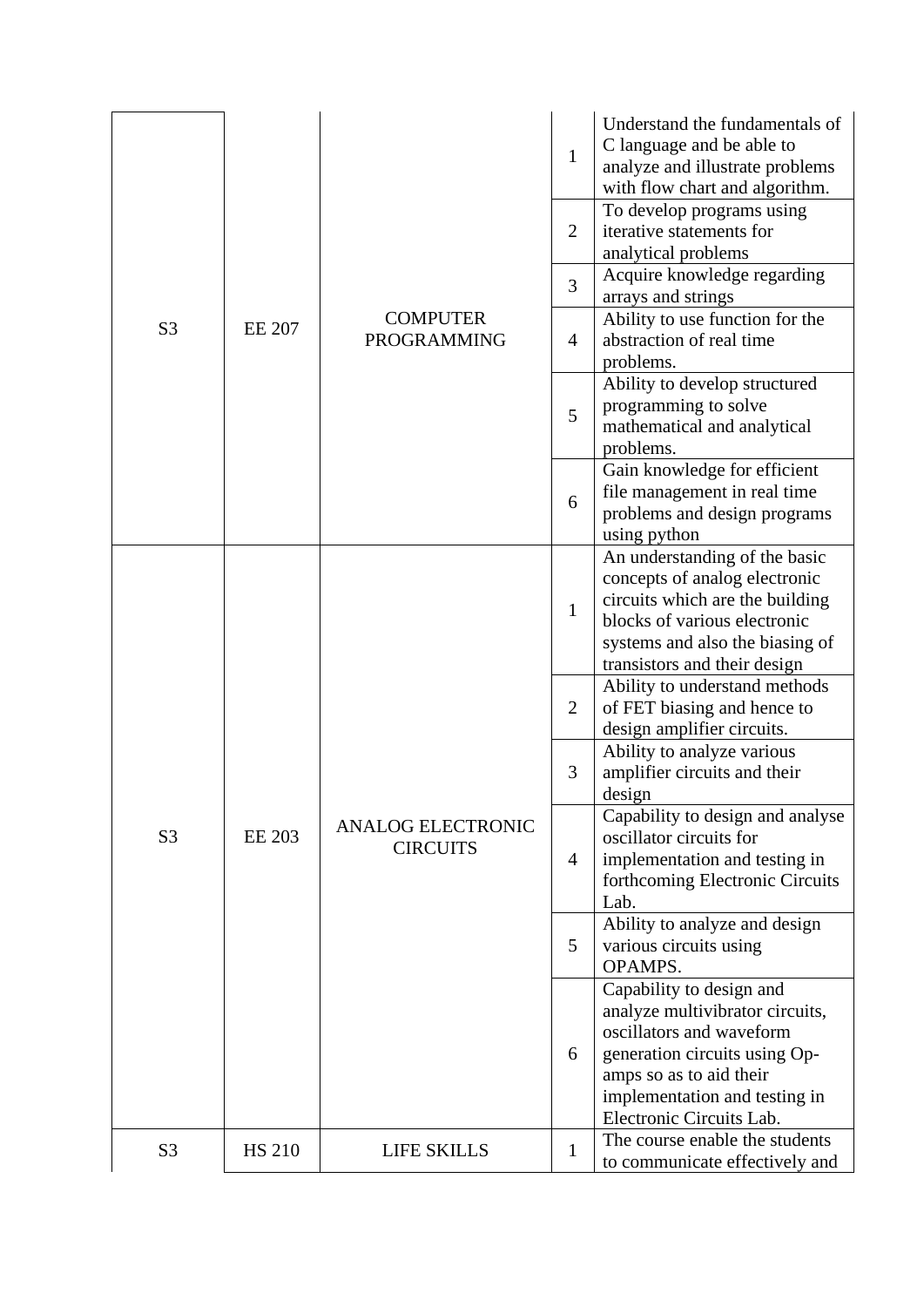|                |               |                                   |                | to face interview and group<br>discussion.                                                                                                                                   |
|----------------|---------------|-----------------------------------|----------------|------------------------------------------------------------------------------------------------------------------------------------------------------------------------------|
|                |               |                                   | $\overline{2}$ | The student will be able to<br>make effective presentations<br>and report.                                                                                                   |
|                |               |                                   | 3              | The student will be able to think<br>critically on a particular<br>problem and solving them.                                                                                 |
|                |               |                                   | $\overline{4}$ | Ability to work in group and<br>teams.                                                                                                                                       |
|                |               |                                   | 5              | Capability of handling<br>engineering ethics and human<br>value                                                                                                              |
|                |               |                                   | 6              | Become an effective leader.                                                                                                                                                  |
|                |               | <b>ELECTRONIC CIRCUITS</b><br>LAB | $\mathbf{1}$   | An understanding of the basic<br>concepts of analog electronic<br>circuits and hence to design<br>rectifier circuits, clipping and<br>clamping circuits                      |
|                | <b>EE 231</b> |                                   | $\overline{2}$ | Ability to understand and<br>design amplifier and oscillator<br>circuits.                                                                                                    |
|                |               |                                   | 3              | Ability to design and analyze<br>various voltage regulators and<br>to simulate electronic circuits<br>using PSPICE                                                           |
| S <sub>3</sub> |               |                                   | $\overline{4}$ | Gain the ability to design and<br>implement various wave<br>shaping linear integrated<br>circuits such as inverting<br>amplifier, integrator and<br>differentiator circuits. |
|                |               |                                   | 5              | Ability to analyze and design<br>various circuits using Op-amps.                                                                                                             |
|                |               |                                   | 6              | Gain the ability to design and<br>implement electronic circuits<br>such as multivibrators using IC<br>555 and Schmitt trigger using<br>IC 741                                |
|                |               |                                   | $\mathbf{1}$   | Understand the fundamentals of<br>C language and be able to<br>analyse and debug the common<br>errors associated while reading<br>and writing data.                          |
| S <sub>3</sub> | <b>EE233</b>  | PROGRAMMING LAB                   | $\overline{2}$ | Developed programs using<br>iterative statements for<br>analytical problems                                                                                                  |
|                |               |                                   | $\overline{3}$ | Acquire knowledge regarding<br>arrays and strings and capability                                                                                                             |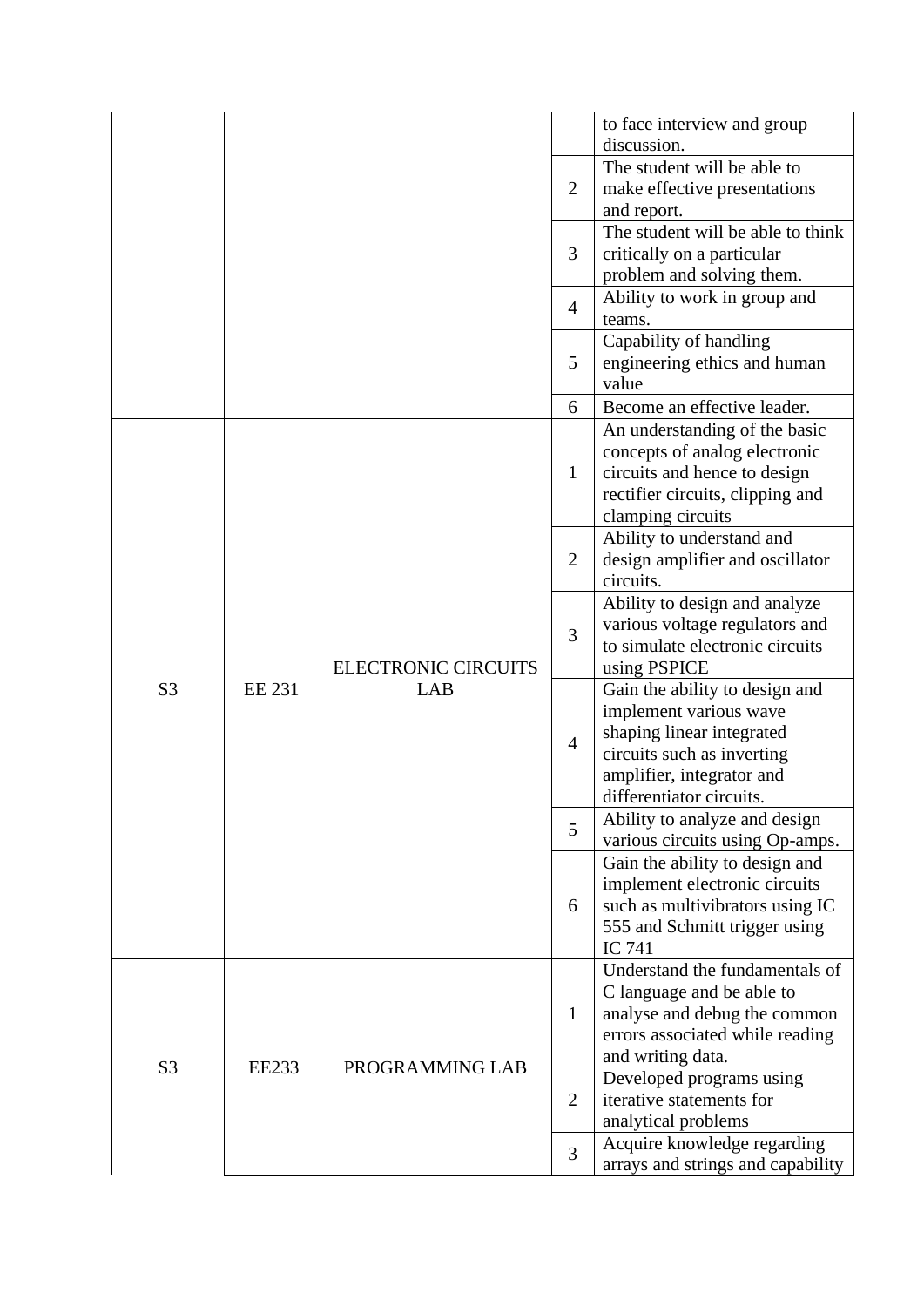|           |               |                                                                                    | $\overline{4}$<br>5 | to write programs to solve<br>complex mathematical and user<br>friendly programs.<br>Ability to create function based<br>for the abstraction of real time<br>problems.<br>Ability to develop structured<br>programs using arrays,<br>structures and pointers to solve<br>problems. |
|-----------|---------------|------------------------------------------------------------------------------------|---------------------|------------------------------------------------------------------------------------------------------------------------------------------------------------------------------------------------------------------------------------------------------------------------------------|
|           |               |                                                                                    | 6                   | Gain knowledge for efficient<br>file management in real time<br>problems and designed<br>programs using python                                                                                                                                                                     |
|           |               |                                                                                    |                     |                                                                                                                                                                                                                                                                                    |
|           | <b>MA 202</b> | <b>PROBABILITY</b><br>DISTRIBUTIONS,<br><b>TRANSFORMS AND</b><br>NUMERICAL METHODS | $\mathbf{1}$        | To have a concept of discrete<br>probability density functions<br>and probability distributions<br>like binomial distribution and<br>Poisson distribution                                                                                                                          |
|           |               |                                                                                    | $\overline{2}$      | To have a concept of continuous<br>probability density functions<br>and probability distributions<br>like Normal, Gamma and<br><b>Exponential distribution</b>                                                                                                                     |
| <b>S4</b> |               |                                                                                    | 3                   | To use Fourier integrals and<br>Fourier transforms in solving<br>various engineering problems                                                                                                                                                                                      |
|           |               |                                                                                    | $\overline{4}$      | To understand the concept of<br>Laplace and inverse Laplace<br>transforms and apply them to<br>solve ordinary differential<br>equations                                                                                                                                            |
|           |               |                                                                                    | 5                   | To use the iteration and<br>interpolation methods to solve<br>engineering problems                                                                                                                                                                                                 |
|           |               |                                                                                    | 6                   | To use the concept of numerical<br>methods and their applications<br>to solve linear systems and first<br>order ODE's                                                                                                                                                              |
|           |               |                                                                                    | $\mathbf{1}$        | Ability to identify alternator<br>types, and appreciate their<br>performance.                                                                                                                                                                                                      |
| <b>S4</b> | <b>EE 202</b> | <b>SYNCHRONOUS AND</b><br><b>INDUCTION MACHINES</b>                                | $\overline{2}$      | Ability to determine the voltage<br>regulation and analyze the<br>performance of alternators.                                                                                                                                                                                      |
|           |               |                                                                                    | $\overline{3}$      | Ability to describe the principle<br>of operation of synchronous                                                                                                                                                                                                                   |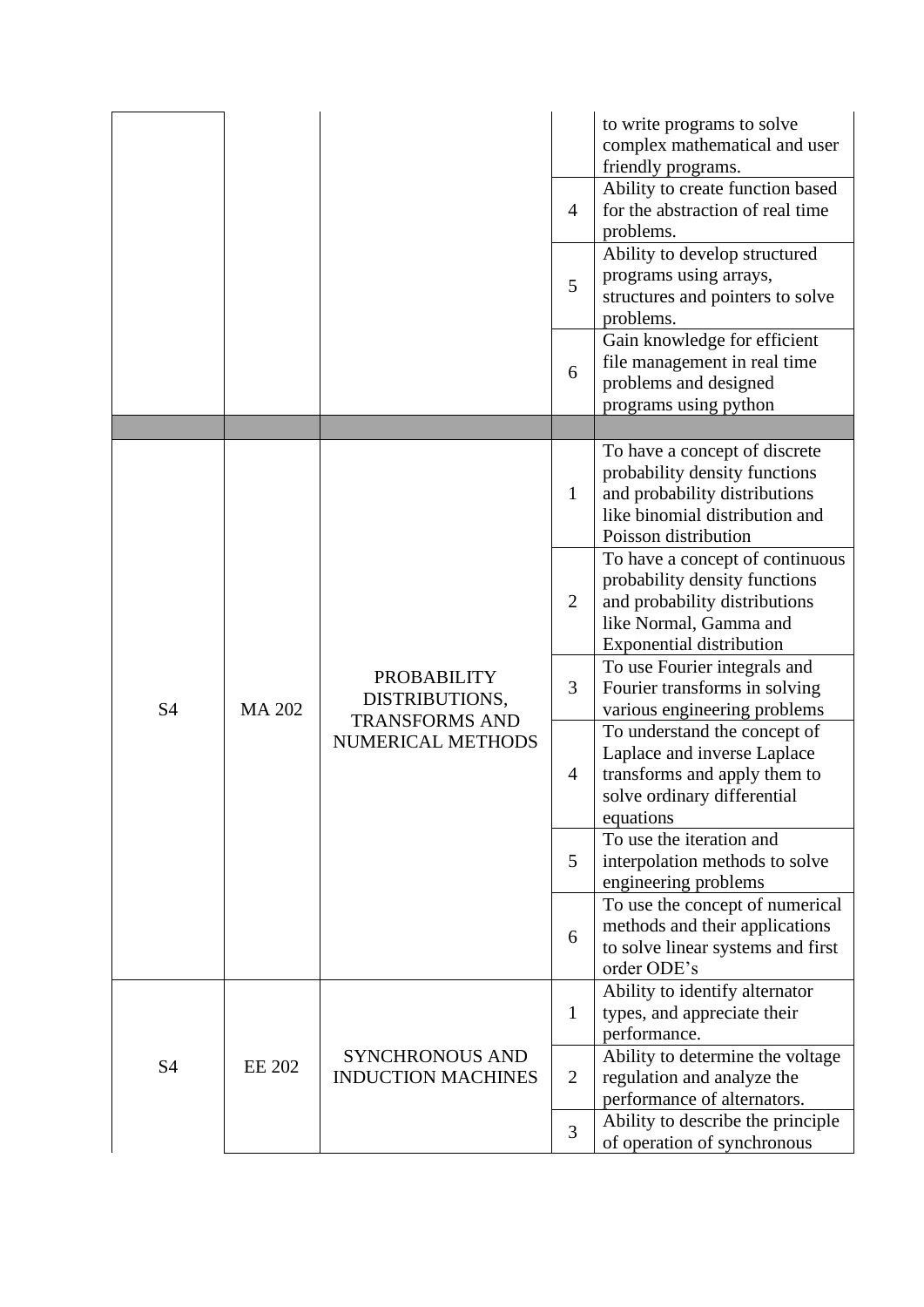|                |               |                                         |                | motor and different<br>applications.                                                                                                                                                                         |
|----------------|---------------|-----------------------------------------|----------------|--------------------------------------------------------------------------------------------------------------------------------------------------------------------------------------------------------------|
|                |               |                                         | $\overline{4}$ | Capable of describing the<br>principle of operation of 3-<br>phase induction motors and<br>select appropriate motor types<br>for different applications.                                                     |
|                |               |                                         | 5              | Ability to analyze the<br>performance of 3-phase<br>induction motors.                                                                                                                                        |
|                |               |                                         | 6              | Capable of describing the<br>operation and application of<br>induction generator and 1 -<br>phase induction motors.                                                                                          |
|                |               |                                         | $\mathbf{1}$   | Ability to perform arithmetic<br>operation with binary numbers<br>and to understand the relevance<br>of various codes such as ASCII,<br>Excess-3, gray code etc. in<br>digital system.                       |
|                | <b>EE 204</b> | DIGITAL ELECTRONICS<br>AND LOGIC DESIGN | $\overline{2}$ | Ability to simplify and design<br>logic circuits using Boolean<br>algebra and Karnaugh map.                                                                                                                  |
|                |               |                                         | 3              | Ability to apply combinational<br>logic to practical applications.                                                                                                                                           |
| S4             |               |                                         | $\overline{4}$ | Ability to design and realize<br>various types of registers and<br>counters.                                                                                                                                 |
|                |               |                                         | 5              | Ability to apply the counter<br>design procedure and hence<br>develop systems in various<br>logical applications.                                                                                            |
|                |               |                                         | 6              | Ability to design and implement<br>hardware logic of analog to<br>digital and digital to analog<br>converters. Also gained the<br>capability to design the logics<br>using hardware description<br>language. |
| S <sub>4</sub> | <b>EE 206</b> | <b>MATERIAL SCIENCE</b>                 | $\mathbf{1}$   | Able to understand the different<br>types of conductors,<br>semiconductors and dielectrics,<br>their properties and their<br>application in electrical<br>engineering.                                       |
|                |               |                                         | $\overline{2}$ | Able to identify and select a<br>proper insulating material for<br>various applications in electrical<br>appliances.                                                                                         |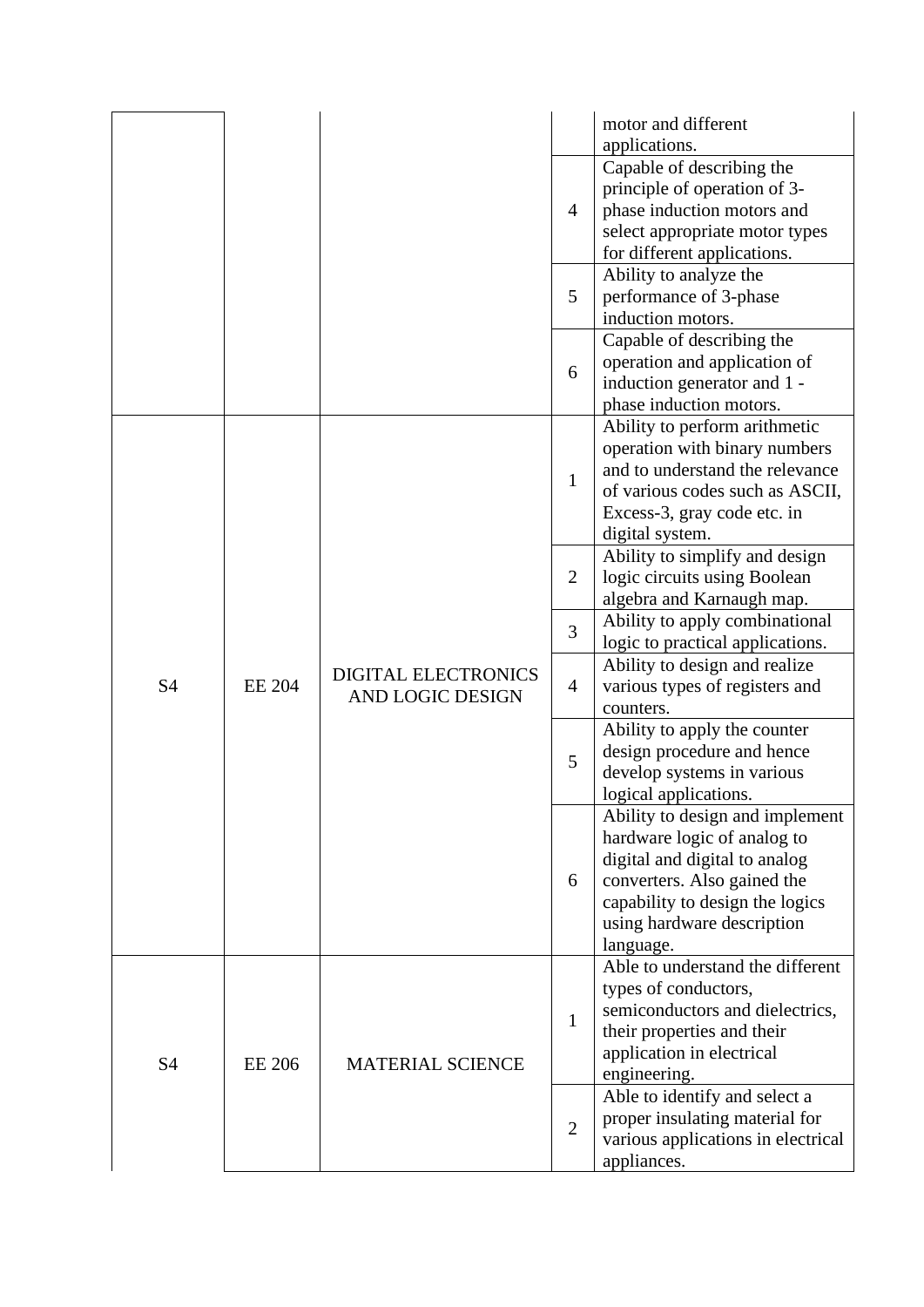|           |               |                                                  | 3              | Able to describe the basic<br>mechanism of dielectric<br>breakdown in solids , liquids and<br>gases.                                                                                                    |
|-----------|---------------|--------------------------------------------------|----------------|---------------------------------------------------------------------------------------------------------------------------------------------------------------------------------------------------------|
|           |               |                                                  | $\overline{4}$ | Able to classify magnetic<br>materials and describe different<br>laws related to them                                                                                                                   |
|           |               |                                                  | 5              | Able to understand concept and<br>applications of superconducting<br>materials and solar energy<br>materials                                                                                            |
|           |               |                                                  | 6              | Able to describe various<br>modern techniques for material<br>studies                                                                                                                                   |
|           |               |                                                  | 1              | Obtain sound knowledge in<br>measurement and measuring<br>instruments                                                                                                                                   |
|           |               |                                                  | $\overline{2}$ | Gain knowledge in<br>measurement of resistances,<br>power and energy                                                                                                                                    |
| S4        | <b>EE 208</b> | <b>MEASURMENTS AND</b><br><b>INSTRUMENTATION</b> | 3              | Ability to understand the<br>working principle of instrument<br>transformers and measurement<br>of HV and HC                                                                                            |
|           |               |                                                  | $\overline{4}$ | Obtain sound knowledge in<br>magnetic measurements and<br>rotational speed measurement                                                                                                                  |
|           |               |                                                  | 5              | Ability to understand the<br>working of potentiometers and<br>AC bridges                                                                                                                                |
|           |               |                                                  | 6              | Obtain knowledge in<br>transducers and data acquisition<br>system                                                                                                                                       |
|           | <b>HS 200</b> |                                                  | 1              | Make investment decisions<br>based on capital budgeting<br>methods in alignment<br>microeconomic and<br>macroeconomic theories.                                                                         |
| <b>S4</b> |               | <b>BUSINESS ECONOMICS</b>                        | 2              | Able to analyse the profitability<br>of the firm, economy of<br>operation, determination of<br>price under various market<br>situations with good grasp on<br>the effect of trade cycles in<br>business |
|           |               |                                                  | $\overline{3}$ | Gain knowledge on monetary<br>theory, measures by RBI in<br>controlling interest rate and<br>emerging concepts like bitcoin.                                                                            |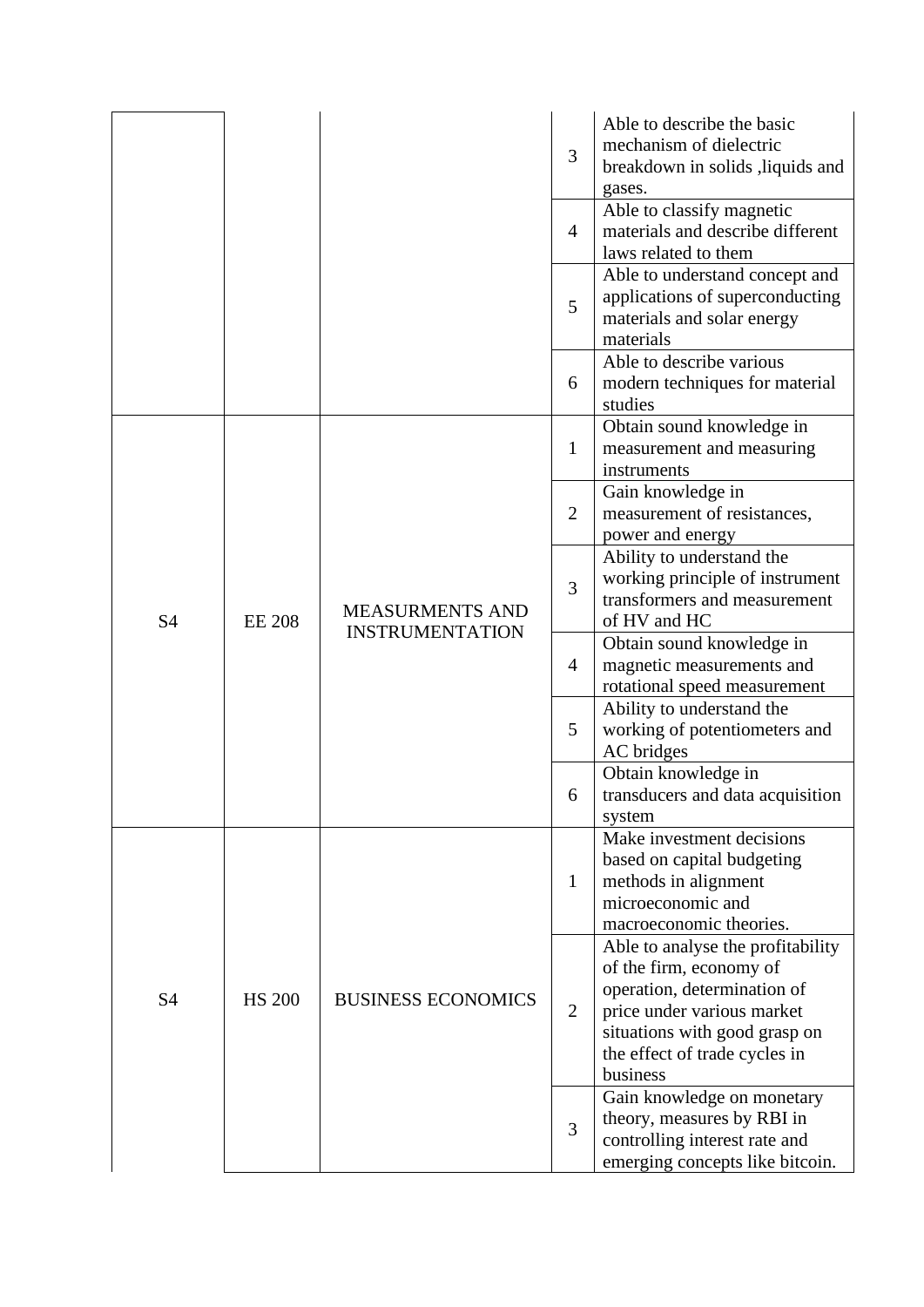|           |               |                                            | $\overline{4}$ | Gain knowledge of elementary<br>accounting concepts used for<br>preparing balance sheet and its<br>interpretation.                                                              |
|-----------|---------------|--------------------------------------------|----------------|---------------------------------------------------------------------------------------------------------------------------------------------------------------------------------|
|           |               |                                            | 5              | Identify the need for various<br>credit control methods and the<br>significance of national income<br>concepts.                                                                 |
|           |               |                                            | 6              | Understand the functioning of<br>the Indian capital and money<br>markets and the tax system.                                                                                    |
|           |               |                                            | $\mathbf{1}$   | Ability to determine the various<br>characteristics of DC shunt and<br>compound motor like OCC,<br>efficiency, armature reaction<br>and load test and interpret the<br>results. |
|           | <b>EE 232</b> | <b>ELECTRICAL</b><br><b>MACHINES LAB 1</b> | $\overline{2}$ | Capable of Conducting brake<br>and field test on series motor<br>and determine its efficiency.                                                                                  |
| S4        |               |                                            | 3              | Conduct OCC and load test on<br>DC shunt Generators and<br>comment on its performance<br>parameters.                                                                            |
|           |               |                                            | $\overline{4}$ | Predetermination of efficiency,<br>regulation and losses in single<br>and three phase transformers<br>and determination of polarity.                                            |
|           |               |                                            | 5              | Capability to successfully<br>operate transformers in parallel<br>and evaluate their load sharing.                                                                              |
|           |               |                                            | 6              | Ability to determine efficiency<br>of three phase to two phase<br>conversion by Scott connection                                                                                |
|           |               |                                            | $\mathbf{1}$   | Ability to analyze and verify the<br>electrical network theorems.                                                                                                               |
| <b>S4</b> |               |                                            | $\overline{2}$ | An understanding of basic<br>concept of power measurement<br>and magnetic measurement                                                                                           |
|           | <b>EE 234</b> | <b>CIRCUITS AND</b>                        | 3              | Ability to calibrate electrical<br>and electronic measuring<br>instruments.                                                                                                     |
|           |               | <b>MEASUREMENTS LAB</b>                    | $\overline{4}$ | Graduates will be capable for<br>the selection of appropriate<br>measuring instruments and<br>measuring techniques of electric<br>and electronic parameters.                    |
|           |               |                                            | 5              | Understand the measuring<br>methods for different circuit                                                                                                                       |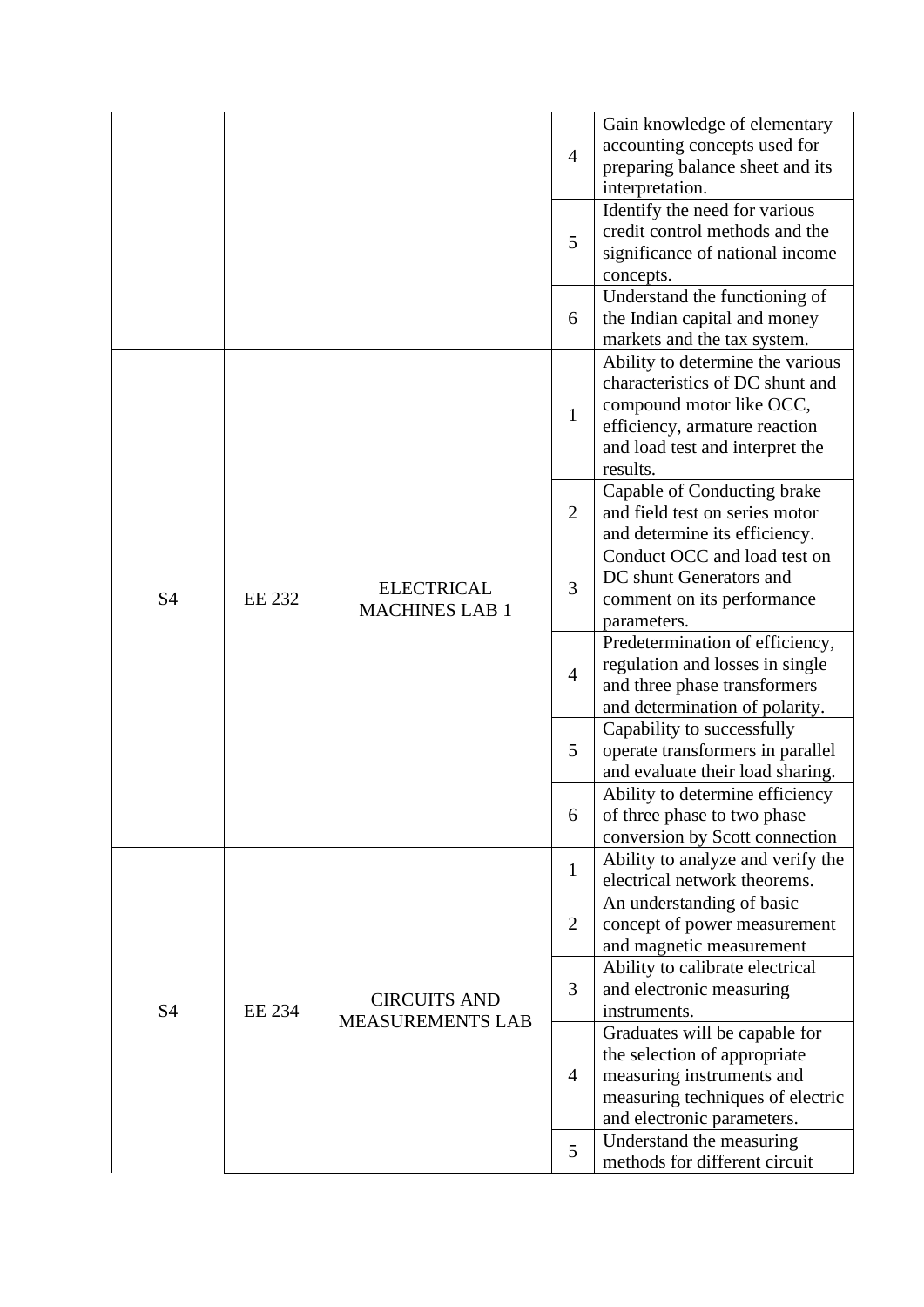|  | elements according to their<br>ranges                                            |
|--|----------------------------------------------------------------------------------|
|  | Ability to use different<br>transducers for measurement of<br>physical variables |

|                |               |                                        |                | Graduates will acquire knowledge about        |
|----------------|---------------|----------------------------------------|----------------|-----------------------------------------------|
|                |               |                                        | $\mathbf{1}$   | the various energy resources and              |
|                |               |                                        |                | economics of generation.                      |
|                |               |                                        |                | Graduates will come to know about the         |
|                |               |                                        | $\overline{2}$ | various transmission line parameters and      |
|                |               |                                        |                | how the transmission lines are modelled.      |
|                |               |                                        |                | Concepts of overhead and underground          |
|                |               | POWER GENERATION                       | 3              | transmission systems are imparted to          |
| S <sub>5</sub> | <b>EE 301</b> | <b>TRANSMISSION AND</b>                |                | students                                      |
|                |               | <b>PROTECTION</b>                      |                | Ability to understand HVDC and AC             |
|                |               |                                        | $\overline{4}$ | transmission systems.                         |
|                |               |                                        |                | Various power system protection devices       |
|                |               |                                        | 5              | like circuit breakers and relays are made     |
|                |               |                                        |                | aware of to the graduates.                    |
|                |               |                                        |                | Protection of machines and transmission       |
|                |               |                                        | 6              | lines are made clear to graduates.            |
|                |               |                                        |                | Capable to demonstrate an understanding       |
|                | <b>EE 303</b> | <b>LINEAR CONTROL</b><br><b>SYSTEM</b> | $\mathbf{1}$   | of the fundamentals of feedback control       |
|                |               |                                        |                | systems.                                      |
|                |               |                                        |                | Able to determine the time responses of       |
|                |               |                                        | $\overline{2}$ | first and second-order systems to various     |
|                |               |                                        |                | step inputs                                   |
|                |               |                                        |                | Able to determine the absolute stability      |
| S <sub>5</sub> |               |                                        | 3              | of a closed-loop control system               |
|                |               |                                        |                | Able to apply root-locus technique to         |
|                |               |                                        | $\overline{4}$ | analyze and design control systems.           |
|                |               |                                        | 5              | Capability in analyzing the system in         |
|                |               |                                        |                | frequency domain                              |
|                |               |                                        |                | Capability in analyzing the system in         |
|                |               |                                        | 6              | frequency domain                              |
|                |               |                                        |                | Able to describe the characteristics of       |
|                |               |                                        |                | power semiconductor devices and               |
|                |               |                                        | $1\,$          | identify suitable switch choices for a        |
|                |               |                                        |                | given application.                            |
|                |               |                                        |                | Able to design and analyze single phase       |
|                |               |                                        | $\overline{2}$ | controlled rectifiers and its control circuit |
| S <sub>5</sub> | <b>EE 305</b> | POWER ELECTRONICS                      |                | according to the specifications.              |
|                |               |                                        |                | Able to design and analyze three phase        |
|                |               |                                        | 3              | controlled rectifiers and dual converters.    |
|                |               |                                        |                |                                               |
|                |               |                                        | $\overline{4}$ | Able to design and analyze single phase       |
|                |               |                                        |                | and three phase inverters with reduced        |
|                |               |                                        |                | harmonics for practical applications          |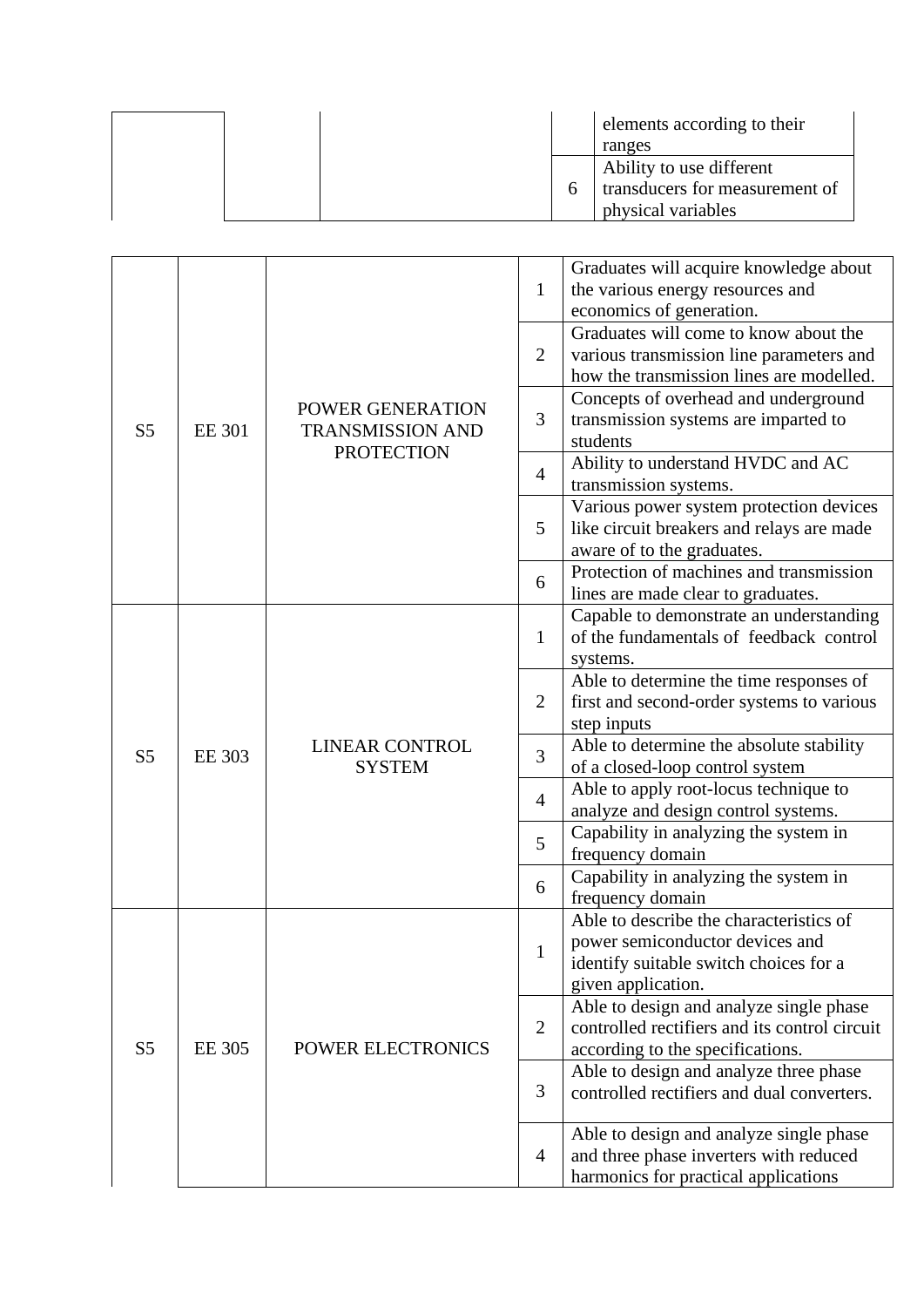|                |               |                                                | 5              | Acquire knowledge in voltage control in<br>inveters especially about AC voltage<br>controllers. |
|----------------|---------------|------------------------------------------------|----------------|-------------------------------------------------------------------------------------------------|
|                |               |                                                | 6              | Able to analyze basic chopper circuits                                                          |
|                |               |                                                | $\mathbf{1}$   | Ability to represent various signals and<br>systems                                             |
|                |               |                                                | $\overline{2}$ | Ability analyse the continuous time<br>system with Laplace transform                            |
|                |               |                                                | $\overline{3}$ | Ability to represent and analyse signals                                                        |
|                |               |                                                |                | using Fourier representation                                                                    |
| S <sub>5</sub> | <b>EE 307</b> | <b>SIGNALS AND SYSTEMS</b>                     | $\overline{4}$ | Ability to acquire knowledge in sampling<br>and sample reconstruction of signals                |
|                |               |                                                |                | Ability to analyse the discrete time                                                            |
|                |               |                                                | 5              | systems using Z transform analyse DT                                                            |
|                |               |                                                |                | systems with DFS                                                                                |
|                |               |                                                | 6              | Acquire basic knowledge in non-linear                                                           |
|                |               |                                                |                | systems                                                                                         |
|                |               |                                                |                | The course enables the students to                                                              |
|                |               |                                                | $\mathbf{1}$   | develop strong basics in 8085                                                                   |
|                |               |                                                |                | microprocessor and enable them to write                                                         |
|                |               |                                                |                | assembly language programs in 8085.                                                             |
|                |               |                                                |                | The student will be able to apply concept                                                       |
|                |               |                                                |                | of stack, subroutines in 8085                                                                   |
|                |               |                                                |                | programming, and will learn the timing                                                          |
|                |               |                                                | $\overline{2}$ | and control signals, the various machine                                                        |
|                |               |                                                |                | and instruction cycles so that they will be                                                     |
|                |               |                                                |                | able to draw the timing diagram for any                                                         |
|                |               |                                                |                | instruction of 8085                                                                             |
|                | <b>EE 309</b> |                                                |                | The student will understand the concept                                                         |
|                |               |                                                |                | of memory interfacing, the address                                                              |
|                |               | MICROPROCESSOR AND                             | 3              | decoding and interrupt structure of 8085                                                        |
| S <sub>5</sub> |               | <b>EMBEDDED SYSTEM</b>                         |                | and will be familiarised with the PPI                                                           |
|                |               |                                                |                | 8255 and interfacing of I/O devices with<br>8085.                                               |
|                |               |                                                |                | The student will be introduced with the                                                         |
|                |               |                                                | $\overline{4}$ | concept of Embedded Systems,                                                                    |
|                |               |                                                |                | embedded product development and the                                                            |
|                |               |                                                |                | tools used.                                                                                     |
|                |               |                                                |                | The student will gain basic knowledge in                                                        |
|                |               |                                                | 5              | 8051 architecture, addressing modes and                                                         |
|                |               |                                                |                | instruction set.                                                                                |
|                |               |                                                |                | Students will be introduced with 8051 C                                                         |
|                |               |                                                |                | programming so that they can write                                                              |
|                |               |                                                | 6              | simple programs for 8051 and they can                                                           |
|                |               |                                                |                | design real time systems by interfacing                                                         |
|                |               |                                                |                | IO devices to 8051.                                                                             |
| S <sub>5</sub> | EE 369        | <b>HIGH VOLTAGE</b><br><b>ENGINEERING EL-1</b> | 1              | Ability to analyse various types of High<br>Voltage DC generators                               |
|                |               |                                                |                |                                                                                                 |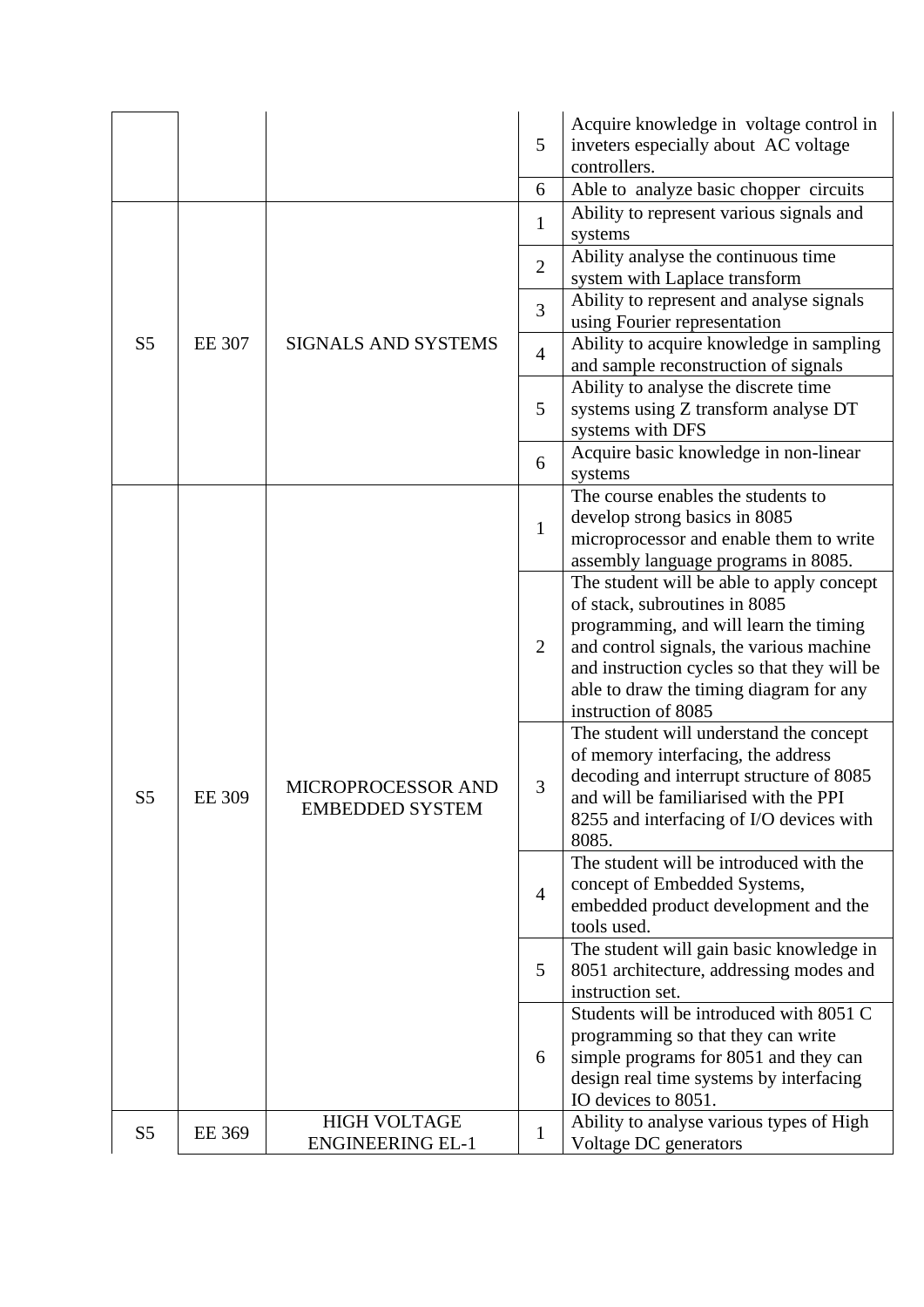|                |               |                             | $\overline{2}$ | Capacity to analyse various types of High<br>Voltage AC generators               |
|----------------|---------------|-----------------------------|----------------|----------------------------------------------------------------------------------|
|                |               |                             | $\overline{3}$ | Ability to analyse various types of High<br>Voltage Impulse generators           |
|                |               |                             | $\overline{4}$ | Expertise in various measurement<br>systems for High Voltage Signals             |
|                |               |                             | 5              | Capability of understanding the various<br>techniques in High Voltage Testing    |
|                |               |                             | 6              | Expertise in setting up High Voltage                                             |
|                |               |                             |                | Laboratories<br>Have a basic knowledge about non-                                |
|                |               |                             | $\mathbf{1}$   | conventional energy resources                                                    |
|                |               |                             | $\overline{2}$ | Understand various types of solar thermal<br>systems and its applications        |
|                |               |                             | 3              | Ability to understand about the theory<br>and applications of solar photovoltaic |
|                |               | NEW AND RENEWABLE           |                | systems                                                                          |
| S <sub>5</sub> | <b>EE 367</b> | SOURCES OF ENERGY EL-1      | $\overline{4}$ | Awareness about the basic theory and<br>applications of tidal energy and ocean   |
|                |               |                             |                | thermal energy                                                                   |
|                |               |                             | 5              | Have a basic knowledge about Wind<br><b>Energy Conversion Systems</b>            |
|                |               |                             | 6              | Insight about the basic theory and                                               |
|                |               |                             |                | applications of biomass power plants<br>and fuel cells                           |
|                |               |                             |                | Gain the ability to design, set-up and                                           |
|                |               |                             | $\mathbf{1}$   | analyze combinational digital circuits                                           |
|                | EE 331        |                             | $\overline{2}$ | Students will be expose to the various<br>digital ICs.                           |
|                |               |                             | 3              | Ability to design and set-up sequential<br>digital circuits                      |
|                |               |                             |                | Students will be introduced to the                                               |
|                |               |                             | $\overline{4}$ | fundamentals of microprocessor 8085                                              |
| S <sub>5</sub> |               | DIGITAL CIRCUITS AND        |                | programming                                                                      |
|                |               | <b>EMBEDDED SYSTEMS LAB</b> |                | Gain the knowledge to use simulation                                             |
|                |               |                             | 5              | software such as Keil, Proteus to gain<br>experience in coding ,assembling and   |
|                |               |                             |                | interfacing peripherals with                                                     |
|                |               |                             |                | microcontroller.                                                                 |
|                |               |                             |                | Students will be able to use software                                            |
|                |               |                             | 6              | FlashMagic and learn to download                                                 |
|                |               |                             |                | hexcodes to microcontroller kit for                                              |
|                |               |                             |                | interfacing motors, LEDs etc.                                                    |
|                |               |                             |                | Capability to use starters and improving                                         |
|                |               | <b>ELECTRICAL MACHINES</b>  | $\mathbf{1}$   | the starting torque of induction motor                                           |
| S <sub>5</sub> | EE 333        | LAB II                      |                | using external rotor resistance.<br>Capability to predetermine the               |
|                |               |                             | $\overline{2}$ | performance parameters of induction                                              |
|                |               |                             |                | motors                                                                           |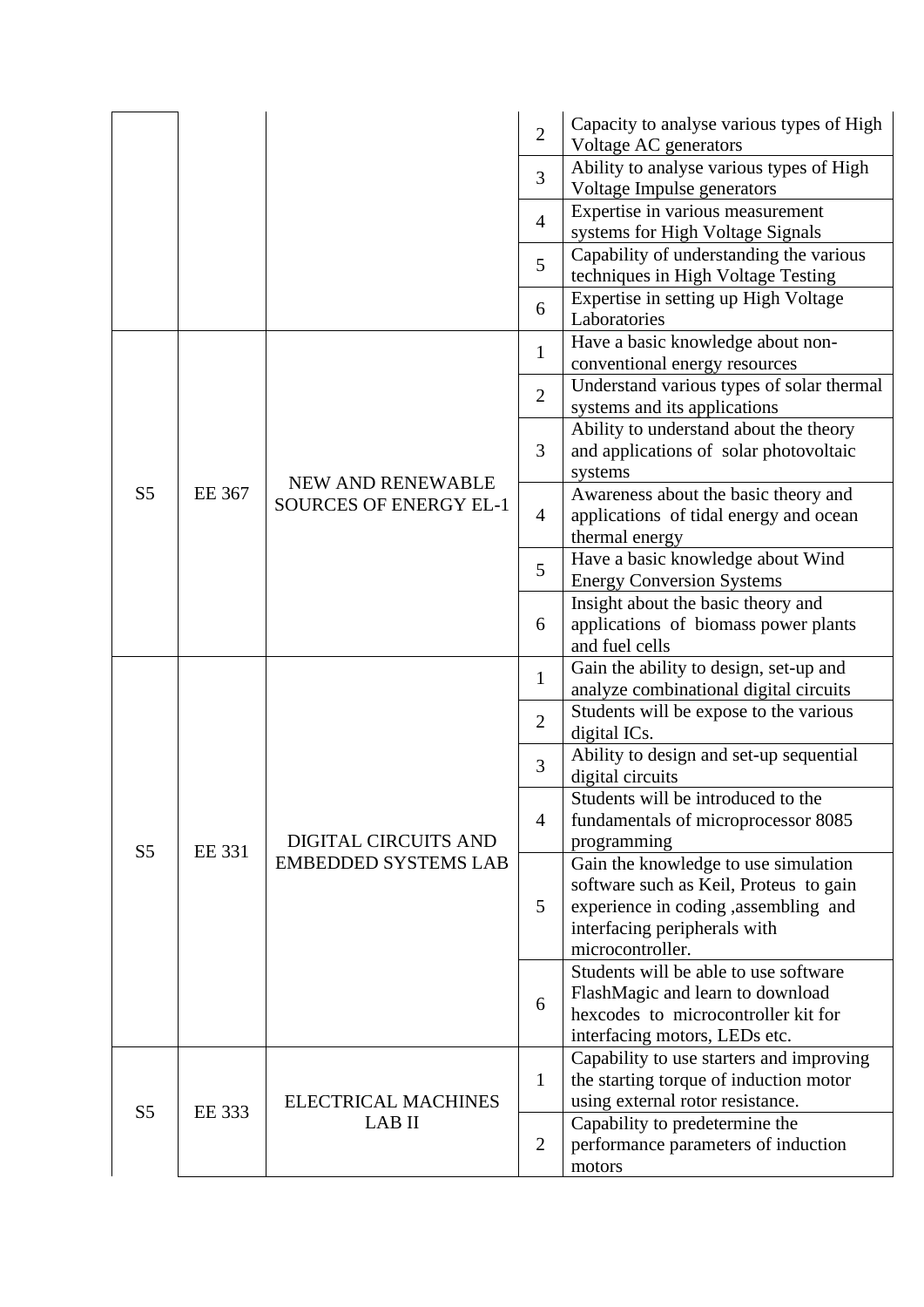|                |               |                                   | 3              | Ability to analyze the performance of<br>induction generator and single phase<br>induction motor.                                                       |
|----------------|---------------|-----------------------------------|----------------|---------------------------------------------------------------------------------------------------------------------------------------------------------|
|                |               |                                   | $\overline{4}$ | Graduates will acquire the ability to find<br>out the regulation of alternators by direct<br>loading, emf/mmf method, potier method.                    |
|                |               |                                   | 5              | Ability to synchronize and analyze the<br>performance characteristics of alternator                                                                     |
|                |               |                                   | 6              | Ability to determine the voltage<br>regulation of the given salient pole<br>alternator                                                                  |
|                |               |                                   | $\mathbf{1}$   | Able to contribute as an individual or in a<br>team in the development of technical<br>projects.                                                        |
|                |               |                                   | $\overline{2}$ | Able to prepare a project plan and to<br>improve their communication skills by<br>the presentation of projects                                          |
| S <sub>5</sub> | <b>EE 341</b> | <b>DESIGN PROJECT</b>             | 3              | Capable of think innovatively on the<br>development of products, processes or<br>technologies in the engineering fields<br>within realistic constraints |
|                |               |                                   | $\overline{4}$ | Able to analyse the problem requirements<br>and formulate workable design solutions                                                                     |
|                |               |                                   | 5              | Able to develop practical knowledge<br>within a chosen area of technology for<br>project development, prototyping and<br>product validation.            |
|                |               |                                   | 6              | Able to report their technical ideas and<br>possess a sense of responsibility to their<br>profession.                                                   |
|                |               |                                   |                |                                                                                                                                                         |
|                |               |                                   | 1              | Ability to Analyze fields and potentials<br>due to static charges                                                                                       |
|                |               |                                   | $\overline{2}$ | Capable of Explaining the physical<br>meaning of the differential equations for<br>electrostatic and magnetic fields                                    |
| S <sub>6</sub> | <b>EE 302</b> | <b>ELECTROMAGNETICS</b>           | 3              | Understand how materials are affected by<br>electric and magnetic fields                                                                                |
|                |               |                                   | $\overline{4}$ | . Understand the relation between the<br>fields under time varying situations                                                                           |
|                |               |                                   | 5              | Understand the principles of propagation<br>of uniform plane waves                                                                                      |
|                |               |                                   | 6              | Be aware of electromagnetic interference<br>and compatibility                                                                                           |
|                |               |                                   | $\mathbf{1}$   | Ability to design a complex system as a<br>logical step in frequency domain                                                                             |
| S <sub>6</sub> | <b>EE 304</b> | ADVANCED CONTROL<br><b>THEORY</b> | $\overline{2}$ | Knowledge in classical techniques for<br>the design of compensator in time<br>domain                                                                    |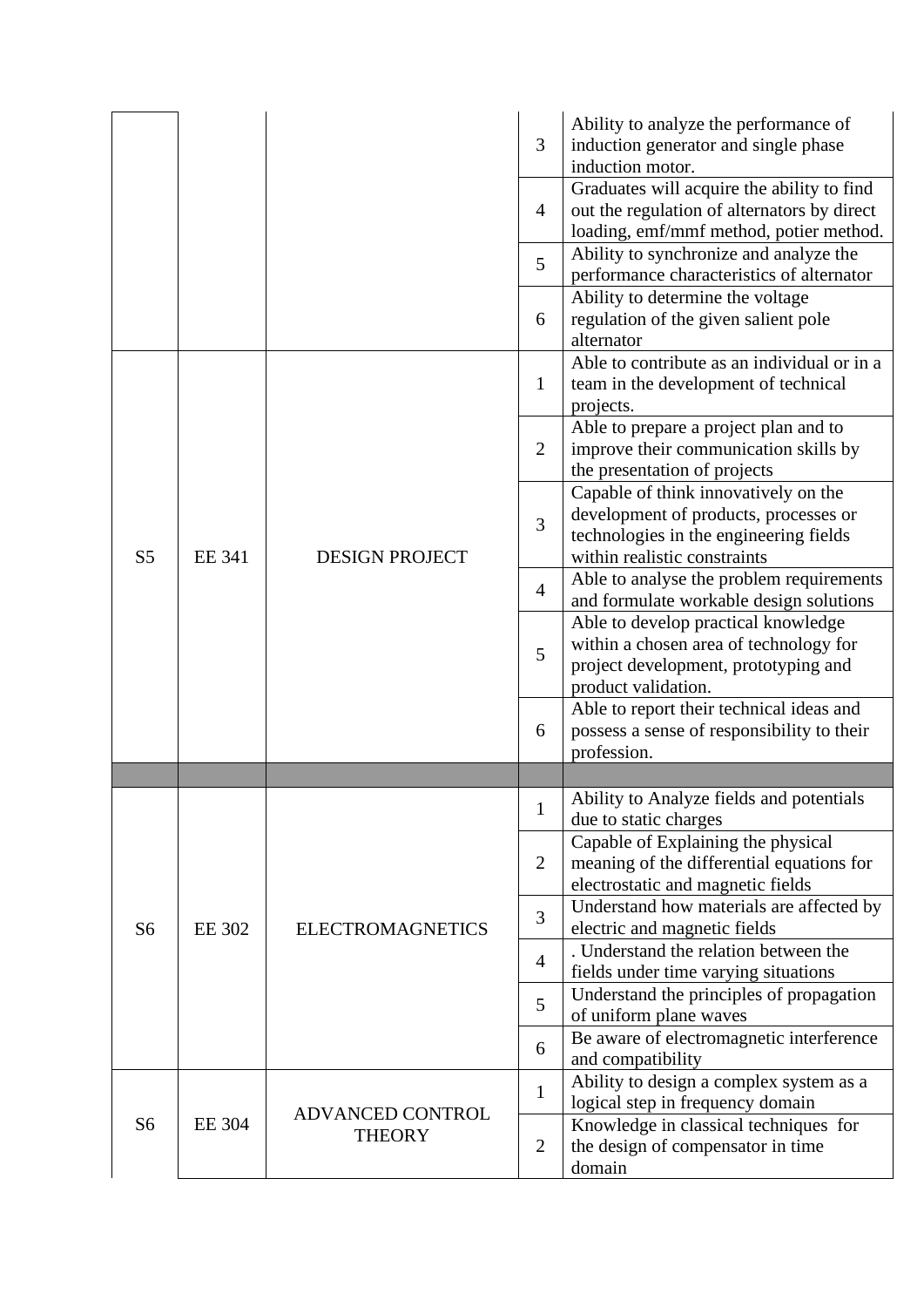|                |               |                                 | 3              | Knowledge in classical techniques for<br>modelling of compensators in canonical<br>forms                                                                                              |
|----------------|---------------|---------------------------------|----------------|---------------------------------------------------------------------------------------------------------------------------------------------------------------------------------------|
|                |               |                                 | $\overline{4}$ | Ability to design state variable feedback<br>controller and observer using pole<br>placement technique, and to conduct<br>stability analysis in continuous and<br>sampled data system |
|                |               |                                 | 5              | Obtain sound knowledge about<br>characteristics of nonlinearities and<br>ability to analyse non-linear systems by<br>describing function method.                                      |
|                |               |                                 | 6              | Obtain sound knowledge about<br>characteristics of nonlinearities and<br>ability to analyse non-linear systems by<br>describing function method.                                      |
|                |               | POWER SYSTEM<br><b>ANALYSIS</b> | $\mathbf{1}$   | Ability to represent the power system<br>components using per unit quantity and<br>have sound knowledge in symmetrical<br>component representation.                                   |
|                |               |                                 | $\overline{2}$ | Ability to carry out symmetrical and<br>unsymmetrical fault analysis                                                                                                                  |
| S <sub>6</sub> | <b>EE 306</b> |                                 | 3              | Students will be able to carry out load<br>flow studies under normal and abnormal<br>conditions                                                                                       |
|                |               |                                 | $\overline{4}$ | Sound knowledge on load frequency<br>control and voltage control                                                                                                                      |
|                |               |                                 | 5              | Ability to handle economic dispatch $\&$<br>unit commitment problems.                                                                                                                 |
|                |               |                                 | 6              | Ability to use equal area criteria<br>technique for stability studies and to<br>analyse transient stability problems using<br>standard algorithms.                                    |
|                |               | <b>ELECTRIC DRIVES</b>          | $\mathbf 1$    | Acquire fundamental knowledge in<br>dynamics and speed control techniques<br>in electrical machines                                                                                   |
|                |               |                                 | $\overline{2}$ | Ability to understand speed control<br>methods in DC Motors using solid state<br>devices                                                                                              |
| S <sub>6</sub> | <b>EE 308</b> |                                 | 3              | Ability to understand chopper controlled<br>DC drives and basics of cycloconverters<br>used in electric drives                                                                        |
|                |               |                                 | $\overline{4}$ | Ability to understand speed control<br>techniques in Induction motors                                                                                                                 |
|                |               |                                 | 5              | Understand the use of inverters in<br>induction motors and acquire knowledge<br>on space vectors                                                                                      |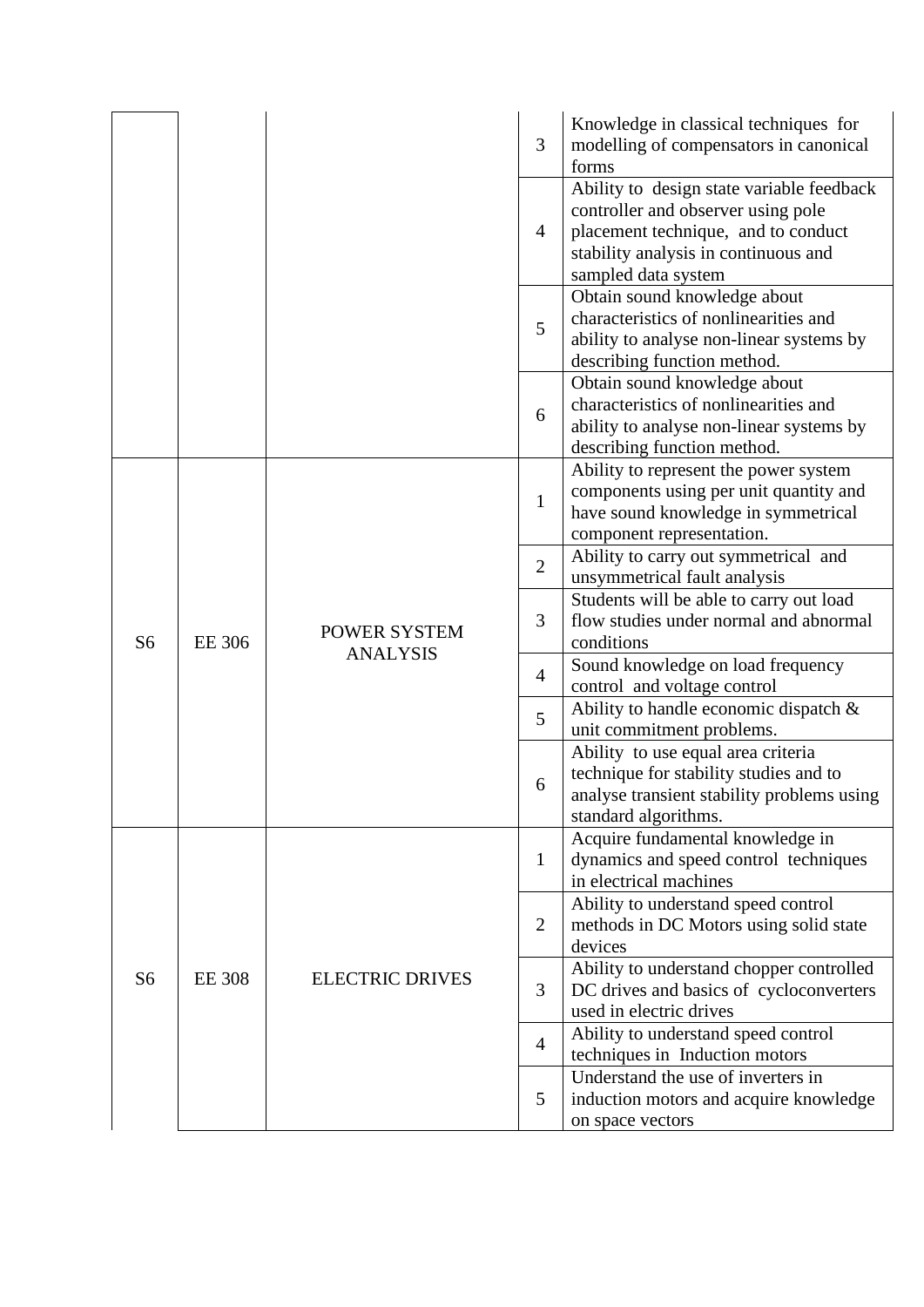|                |               |                                                  | 6              | Ability to understand speed control<br>techniques used in synchronous<br>motors                                                                                |
|----------------|---------------|--------------------------------------------------|----------------|----------------------------------------------------------------------------------------------------------------------------------------------------------------|
|                |               |                                                  | $\mathbf{1}$   | A student who has undergone this course<br>would be able to manage people and<br>organisations                                                                 |
| S <sub>6</sub> | <b>HS 300</b> | PRINCIPLES OF                                    | $\overline{2}$ | A student who has undergone this course<br>would be able to critically analyse and<br>evaluate management theories and<br>practices                            |
|                |               | <b>MANAGEMENT</b>                                | 3              | A student who has undergone this course<br>would be able to plan and make decisions<br>for organisations                                                       |
|                |               |                                                  | $\overline{4}$ | A student who has undergone this course<br>would be able to do staffing and related<br><b>HRD</b> functions                                                    |
|                |               |                                                  | $\mathbf{1}$   | Familiarize with Artificial intelligence<br>and evolution of soft computing                                                                                    |
|                |               |                                                  | $\overline{2}$ | Get knowledge about neural<br>networks, architecture and fuzzy logics                                                                                          |
|                | <b>EE</b> 368 | SOFT COMPUTING EL-II                             | 3              | Familiarize the concept of neuro fuzzy<br>modeling and fuzzy inference systems                                                                                 |
| S <sub>6</sub> |               |                                                  | $\overline{4}$ | Understand the phenomena of data<br>clustering algorithms and rule base<br>structure identification                                                            |
|                |               |                                                  | 5              | Get knowledge about machine learning<br>using neural nets.                                                                                                     |
|                |               |                                                  | 6              | Understand the concept of support vector<br>machine for learning and application of<br>machine learning approach to knowledge<br>acquisition                   |
|                |               |                                                  | 1              | Get the knowledge about human<br>physiology and understand different<br>sources of bio-electric potentials.                                                    |
|                |               |                                                  | $\overline{2}$ | Familarize different types of biopotential<br>electrodes and working of ECG machine.                                                                           |
|                |               |                                                  | 3              | Undrestand different methods of<br>measurement of blood pressure and heart<br>sounds                                                                           |
| S <sub>6</sub> | <b>EE 372</b> | <b>BIOMEDICAL</b><br><b>INSTRUEMNTATION E-II</b> | $\overline{4}$ | Familarize with different pacemakers,<br>EMG, EEG and respiratory parameter<br>measurements                                                                    |
|                |               |                                                  | 5              | Ability to understand working of<br>different types of ventilators, X-ray<br>machine and ultrasonic imaging system.                                            |
|                |               |                                                  | 6              | Understand different instruments for<br>clinical laboratory, electrical safety,<br>method of accident prevention and get<br>the knowledge about tele-medicine. |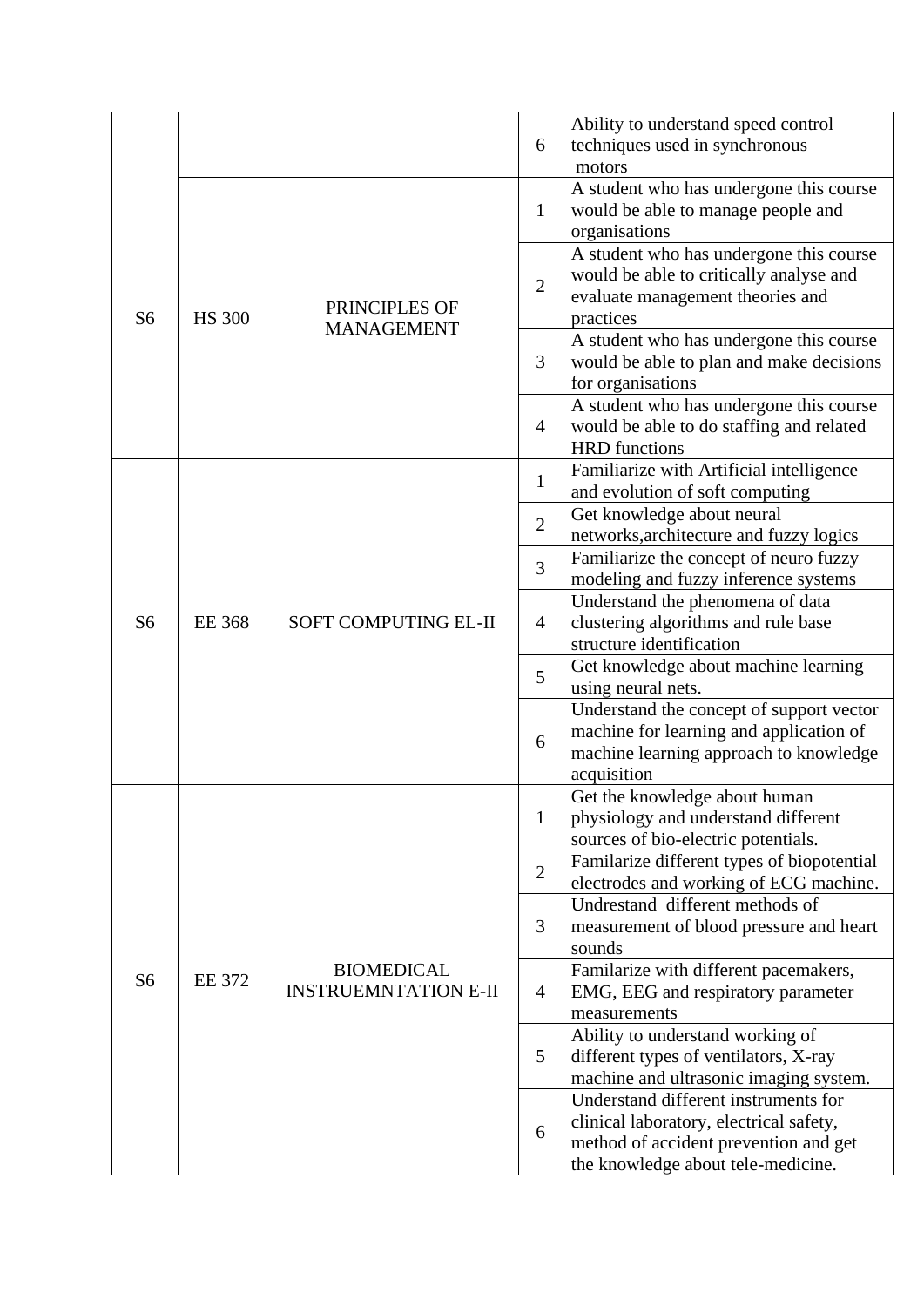|                |               |                            | $\mathbf{1}$   | Ability to design and determine the time<br>and frequency domain parameters by<br>combining theoretical and applied<br>analysis. |
|----------------|---------------|----------------------------|----------------|----------------------------------------------------------------------------------------------------------------------------------|
|                |               |                            | $\overline{2}$ | Ability to mathematically model real-<br>time systems and implement it in<br>MATLAB and SIMULINK.                                |
| S <sub>6</sub> | EE 332        | SYSTEMS AND CONTROL<br>LAB | 3              | Capability to develop model of servo<br>motors and characterize synchros.                                                        |
|                |               |                            | $\overline{4}$ | Familiarization of PLC controllers for                                                                                           |
|                |               |                            | 5              | implementing real time processes.<br>Capability in designing and testing of                                                      |
|                |               |                            |                | various types of controllers.<br>Capability in designing and testing of                                                          |
|                |               |                            | 6              | various types of compensators.                                                                                                   |
|                |               |                            | $\mathbf{1}$   | Have an ability to select and design<br>suitable firing circuits                                                                 |
|                |               |                            |                | Students must be able to correlate                                                                                               |
|                | <b>EE</b> 334 | POWER ELECTRONICS          | $\overline{2}$ | theoretical and practical analysis of AC-<br>DC,                                                                                 |
|                |               |                            |                | DC-AC and DC-DC converters<br>Have a better understanding on the                                                                 |
|                |               |                            | 3              | design and analysis of AC Voltage                                                                                                |
| S <sub>6</sub> |               |                            |                | controllers                                                                                                                      |
|                |               | <b>AND DRIVES LAB</b>      | $\overline{4}$ | Have an ability to select a suitable power<br>electronics component for a particular                                             |
|                |               |                            |                | application                                                                                                                      |
|                |               |                            | 5              | Have an ability to correlate theoretical                                                                                         |
|                |               |                            |                | and practical analysis of converter fed to<br>AC&DC drives                                                                       |
|                |               |                            | 6              | Become proficient with computer skills                                                                                           |
|                |               |                            |                | (e.g., MATLAB) for the analysis and<br>design of power electronic circuits                                                       |
|                |               |                            |                | Students will gain comprehensive                                                                                                 |
|                |               |                            | $\mathbf{1}$   | knowledge in core subjects of Electrical                                                                                         |
|                |               |                            |                | and Electronics Engineering.<br>Students will be able to integrate                                                               |
|                |               |                            | $\overline{2}$ | knowledge and to analyse, evaluate and                                                                                           |
|                |               |                            |                | manage technical problems.<br>The students will be confident in                                                                  |
| S <sub>6</sub> | <b>EE 352</b> | <b>COMPREHENSIVE EXAM</b>  |                | discussing the fundamental aspects of any                                                                                        |
|                |               |                            | 3              | engineering problem/situation and give                                                                                           |
|                |               |                            |                | answers in dealing with them.                                                                                                    |
|                |               |                            | $\overline{4}$ | Students will develop self-confidence and<br>communication skills.                                                               |
|                |               |                            | 5              | Students will develop competency to                                                                                              |
|                |               |                            |                | perform well in job interviews and tests.                                                                                        |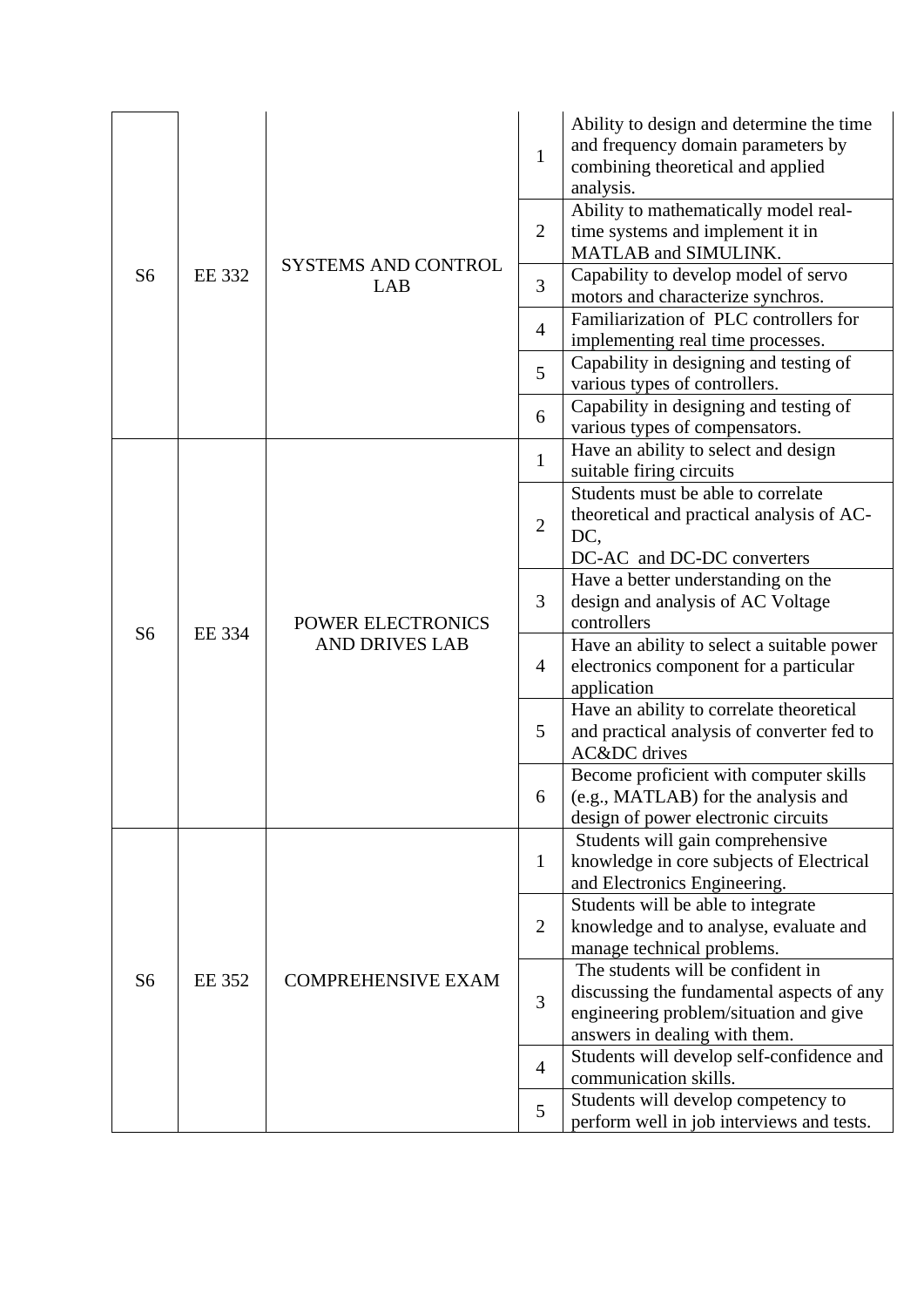|    |               |                                                                   | 6              | Students will develop professional<br>competency and the ability for time and<br>stress management.                                                                                                |
|----|---------------|-------------------------------------------------------------------|----------------|----------------------------------------------------------------------------------------------------------------------------------------------------------------------------------------------------|
|    |               |                                                                   | $\mathbf{1}$   | An understanding of basic concepts of<br>amplitude modulation and frequency<br>modulation, need for modulation in<br>transferring signal through either wireless<br>or wired communication system. |
|    |               |                                                                   | $\overline{2}$ | Be able to apply analog modulation<br>techniques and receiver fundamentals in<br>analog communication.                                                                                             |
| S7 | <b>EE 401</b> | <b>ELECTRONIC</b><br><b>COMMUNICATION</b>                         | 3              | Ability to understand principles of TV<br>and RADAR system.                                                                                                                                        |
|    |               |                                                                   | $\overline{4}$ | Capability to understand the concepts of<br>digital communication, different<br>sampling process and applications of data<br>communication.                                                        |
|    |               |                                                                   | 5              | Ability to understand principles of<br>satellite communication and concepts of<br>different multiple access techniques.                                                                            |
|    |               |                                                                   | 6              | Ability to understand basic concepts of<br>cellular telephone.                                                                                                                                     |
|    |               | <b>DISTRIBUTED</b><br><b>GENERATION AND SMART</b><br><b>GRIDS</b> | $\mathbf{1}$   | Ability to integrate distributed energy<br>resources to grid                                                                                                                                       |
|    | <b>EE 403</b> |                                                                   | $\overline{2}$ | Ability to explain the protection<br>coordination schemes and control of<br>microgrid                                                                                                              |
| S7 |               |                                                                   | 3              | Ability to describe the coordinated<br>operation of smart grid and the use of<br>smart meters                                                                                                      |
|    |               |                                                                   | 4              | Capable of describing demand side<br>management in smart grid                                                                                                                                      |
|    |               |                                                                   | 5              | Ability to analyze the performance of<br>smart grid and smart substation                                                                                                                           |
|    |               |                                                                   | 6              | Capable of describing power quality<br>aspects with smart grid                                                                                                                                     |
|    |               |                                                                   | $\mathbf{1}$   | Understand about the acts and rules<br>regulating the design of electrical system<br>in India                                                                                                      |
|    |               |                                                                   | $\overline{2}$ | Developed knowledge in design of low                                                                                                                                                               |
| S7 | <b>EE 405</b> | <b>ELECTRICAL SYSTEM</b><br><b>DESIGN</b>                         | 3              | and medium voltage electrical installation<br>Gain knowledge in the designing of                                                                                                                   |
|    |               |                                                                   | $\overline{4}$ | distribution transfomer substations<br>Acquire knowledge in earthing design for<br>substation                                                                                                      |
|    |               |                                                                   | 5              | Understand about the lighting<br>calculations and external lighting                                                                                                                                |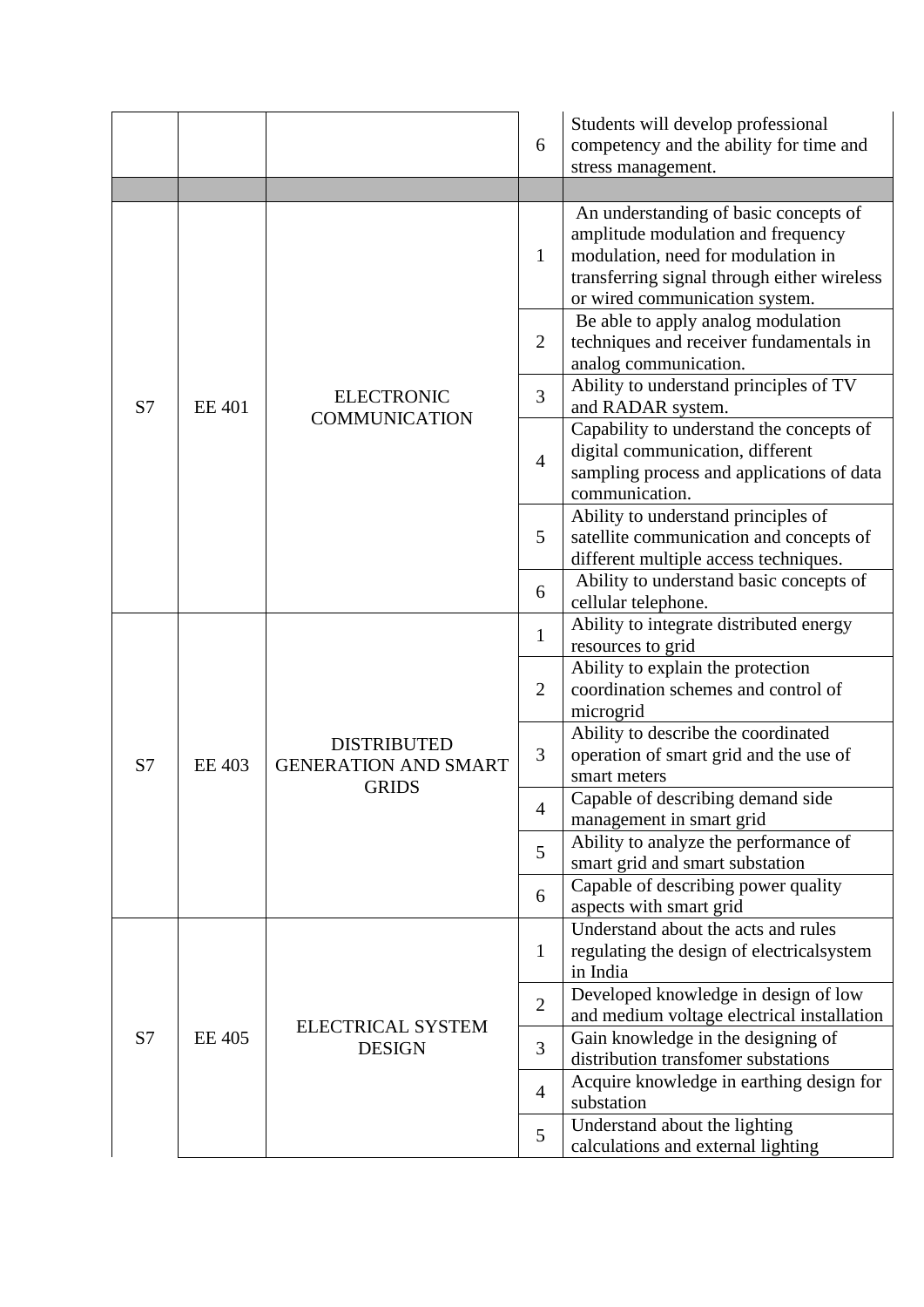|    |                                |                                                    | 6              | Developed knowledge in energy<br>conservation technique in lighting and<br>solar PV systems |
|----|--------------------------------|----------------------------------------------------|----------------|---------------------------------------------------------------------------------------------|
| S7 | <b>EE 407</b>                  | <b>DIGITAL SIGNAL</b><br><b>PROCESSING</b>         | $\mathbf{1}$   | Students will be able to analyse DT<br>systems with DFT.                                    |
|    |                                |                                                    | $\overline{2}$ | Students can understand the structure of<br>FIR and IIR systems.                            |
|    |                                |                                                    | 3              | Students can gain the ability to design IIR<br>filters.                                     |
|    |                                |                                                    | $\overline{4}$ | Students can gain the ability to design<br>FIR filters.                                     |
|    |                                |                                                    | 5              | Students can acquire knowledge of finite<br>word length effects in signal processing.       |
|    |                                |                                                    | 6              | Students can gain knowledge of Digital<br>Signal Processors and their applications          |
|    |                                |                                                    | 1              | Get knowledge about the general design<br>considerations while designing Electrical         |
|    |                                |                                                    |                | machines                                                                                    |
|    |                                |                                                    | $\overline{2}$ | Capable of designing the overall<br>dimensions of transformers                              |
| S7 | <b>EE 409</b><br><b>EE 465</b> | <b>ELECTRICAL MACHINE</b>                          | 3              | Graduates will be able to design DC<br>Electrical machines for given                        |
|    |                                | <b>DESIGN</b>                                      | $\overline{4}$ | specifications.<br>Ability to design synchronous machines                                   |
|    |                                | POWER QUALITY-EL 3                                 | 5              | for given specifications.<br>Capable of designing the main                                  |
|    |                                |                                                    | 6              | dimensions of Induction machines.<br>Get knowledge about computer aided                     |
|    |                                |                                                    | $\mathbf{1}$   | design and finite element method<br>Students will be able to identify the                   |
|    |                                |                                                    |                | <b>Power Quality Problems</b><br>Students can understand the IEEE guide                     |
|    |                                |                                                    | $\overline{2}$ | lines standards and practices.<br>Students can gain knowledge of harmonic                   |
| S7 |                                |                                                    | 3              | analysis.<br>Students can gain awareness of Power                                           |
|    |                                |                                                    | $\overline{4}$ | Quality Monitoring devices.                                                                 |
|    |                                |                                                    | 5              | Students can acquire knowledge about<br>Harmonic Elimination.                               |
|    |                                |                                                    | 6              | Students can gain knowledge of Power<br>Quality Management in Smart Grid.                   |
| S7 | <b>EE 469</b>                  | <b>ELECTRIC AND HYBRID</b><br><b>VEHICLES-EL 3</b> |                | Should have a basic nowledge on electric,<br>hybrid electricvehicles, conventional          |
|    |                                |                                                    | $\mathbf{1}$   | vehicles, basics of vehicle performnace<br>and characteristics                              |
|    |                                |                                                    | $\overline{2}$ | Will be aware of the basic concepts of<br>hybrid and electric traction, topologies,         |
|    |                                |                                                    |                | power flow control                                                                          |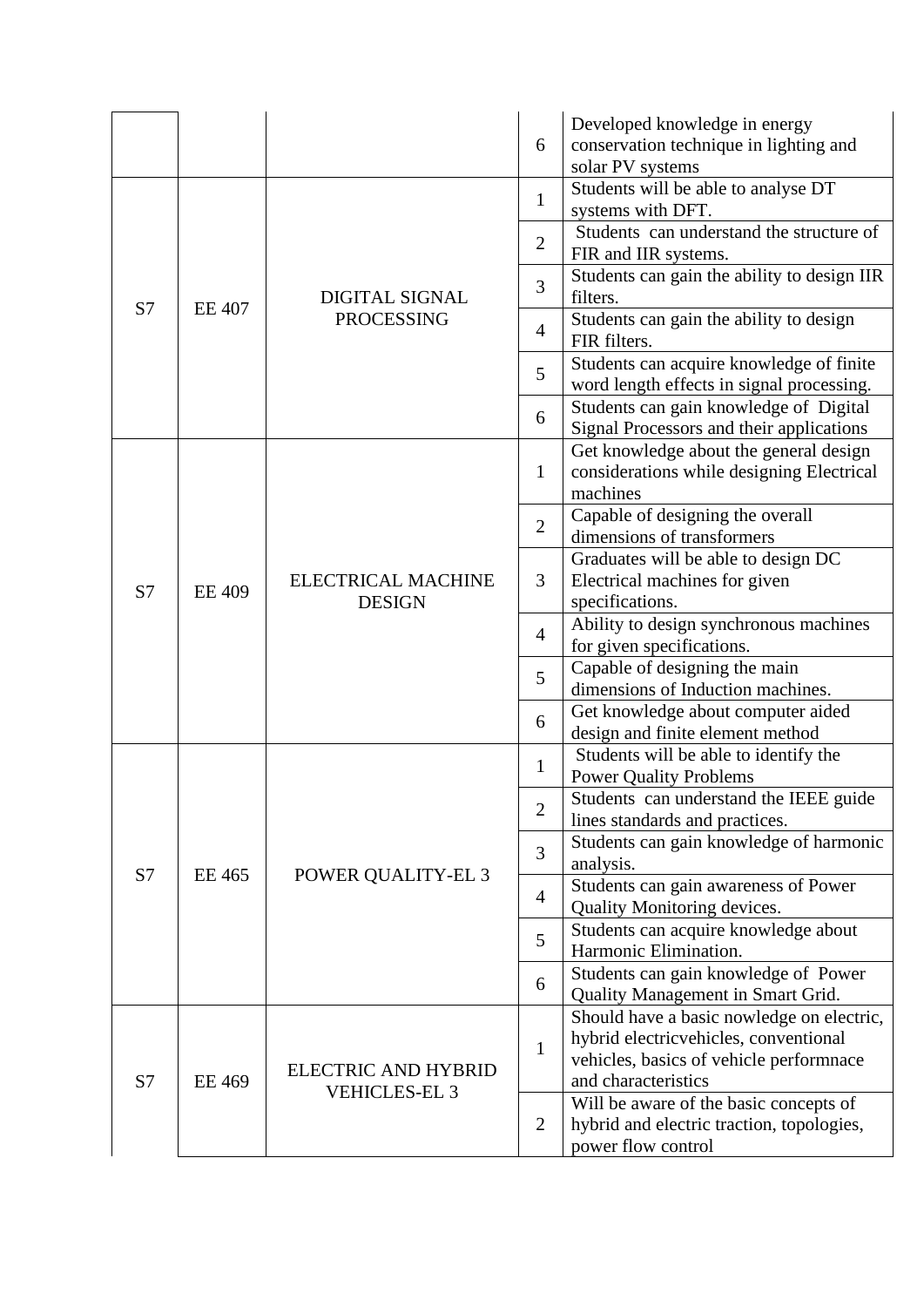|    |               |                                           | 3              | Should have a general awareness on the<br>different components of electric<br>propulsion unit along with different<br>configuration                                                         |
|----|---------------|-------------------------------------------|----------------|---------------------------------------------------------------------------------------------------------------------------------------------------------------------------------------------|
|    |               |                                           | $\overline{4}$ | Will have an awareness of the different<br>types of energy storage for electric and<br>hybrid electric vehicles including fuel<br>cells and hybrid energy storage                           |
|    |               |                                           | 5              | Should have an idea of proper sizing of<br>drive train, propulsion motor, power<br>electronics and energy storage<br>technology                                                             |
|    |               |                                           | 6              | Will be aware of the different energy<br>management strategies, communication<br>protocols like CAN, supporting<br>subsystems etc.                                                          |
|    |               | <b>SEMINAR AND PROJECT</b><br>PRELIMINARY | 1              | The students will be able to identify and<br>analyse a current topic of professional<br>interest and present it before an audience.                                                         |
|    |               |                                           | $\overline{2}$ | Students will be confident in answering<br>to the questions on the topic of interest.                                                                                                       |
|    | <b>EE 451</b> |                                           | 3              | Ability to prepare a technical report on<br>the topic of interest.                                                                                                                          |
| S7 |               |                                           | $\overline{4}$ | The students will be able to identify and<br>analyse an engineering problem.                                                                                                                |
|    |               |                                           | 5              | The students will be able to propose a<br>process and work plan to solve an<br>engineering problem                                                                                          |
|    |               |                                           | 6              | The students will be capable to conduct<br>modeling/simulation of an erngineering<br>problem before implementation.                                                                         |
| S7 | <b>EE 431</b> | POWER SYSTEM LAB                          | $\mathbf{1}$   | Ability to analyze different power system<br>components using softwares like<br>MATLAB, MiPower etc                                                                                         |
|    |               |                                           | $\overline{2}$ | Ability to detremine the steady state<br>operating characteristics of a power<br>system using load flow anaysis based on<br>different numerical techniques(N-R<br>method, G-S method, FDLF) |
|    |               |                                           | 3              | Ability to ensure that existing and new<br>equipment ratings are adequate to<br>withstand short circuit at different regions<br>of the power system using short circuit<br>analysis         |
|    |               |                                           | $\overline{4}$ | Analyse Power System Stability by Equal<br>Area Criterion for any power system<br>network                                                                                                   |
|    |               |                                           | 5              | Capable o analyzing the characteristics of<br>various types of relays                                                                                                                       |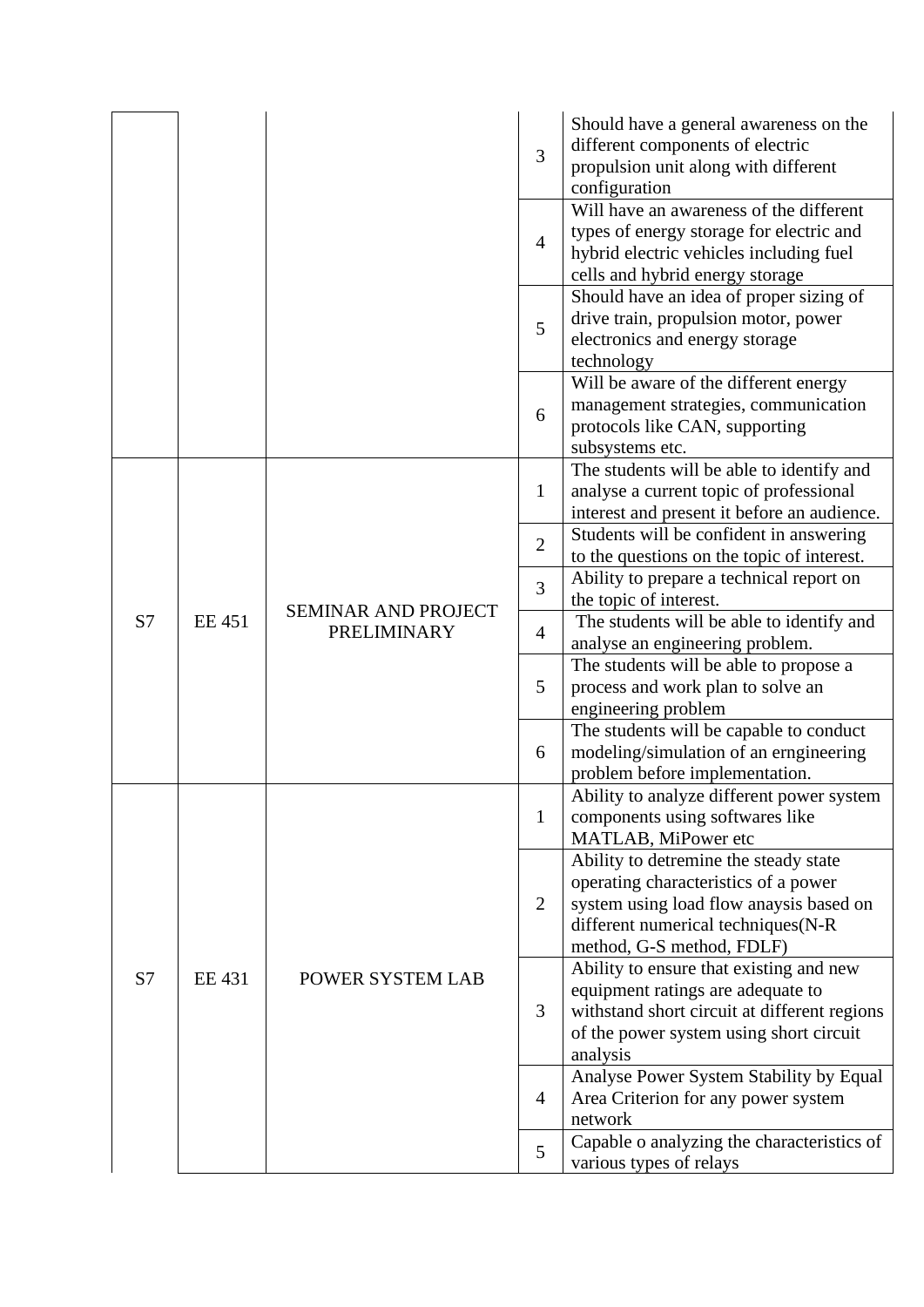|                |               |                                                                      | 6              | Ability to validate the performance of<br>Power System devices by appropriate<br>tests                                                         |
|----------------|---------------|----------------------------------------------------------------------|----------------|------------------------------------------------------------------------------------------------------------------------------------------------|
| S <sub>7</sub> | EE 463        | <b>COMPUTER AIDED POWER</b><br><b>SYSTEM ANALYSIS-EL 3</b>           | $\mathbf{1}$   | Students will be able to model any power<br>system for analysis.                                                                               |
|                |               |                                                                      | $\overline{2}$ | Ability to develop bus impedance matrix<br>and bus admittance matrix.                                                                          |
|                |               |                                                                      | 3              | Student will be able to carry out load<br>flow analysis in any power system<br>network.                                                        |
|                |               |                                                                      | $\overline{4}$ | Student will be able to understand the<br>concepts of power flow.                                                                              |
|                |               |                                                                      | 5              | Student will learn to perform fault studies<br>for a power system network.                                                                     |
|                |               |                                                                      | 6              | Able to carry out contingency analysis<br>and to perform state estimation on any<br>power system.                                              |
|                |               |                                                                      |                |                                                                                                                                                |
|                | <b>EE 402</b> | SPECIAL ELECTRICAL<br><b>MACHINES</b>                                | $\mathbf{1}$   | An ability to understand various types of<br>Servomotors and its operating<br>characteristics                                                  |
| <b>S8</b>      |               |                                                                      | $\overline{2}$ | Capable of understanding the concept of<br>switched stepper motor, its operating<br>characteristics and excitation modes                       |
|                |               |                                                                      | 3              | To obtain sound knowledge in the<br>constructional features and characteristics<br>of AC series motor, Hysteresis motor and<br>Universal motor |
|                |               |                                                                      | $\overline{4}$ | An ability to understand the concept of<br>reluctance motors and its applications                                                              |
|                |               |                                                                      | 5              | To understand the operating principle of<br>permanent magnet brushless DC motors                                                               |
|                |               |                                                                      | 6              | An ability to understand the operating<br>principle of linear motors and its various<br>types                                                  |
| S <sub>8</sub> | <b>EE 404</b> | <b>INDUSTRIAL</b><br><b>INSTRUMENTATION AND</b><br><b>AUTOMATION</b> | $\mathbf{1}$   | Get the knowledge about process control<br>and selection of transducer for various<br>physical quantities.                                     |
|                |               |                                                                      | $\overline{2}$ | Undestand different applications of<br>transducers and an introduction to nano<br>instrumentation.                                             |
|                |               |                                                                      | 3              | Familarize with design of various signal<br>conditioning system for transducers.                                                               |
|                |               |                                                                      | $\overline{4}$ | Get an idea about MEMS, its applications<br>and virtual instrumentation.                                                                       |
|                |               |                                                                      | 5              | Familarize with automation system and<br>different devices used in automation.                                                                 |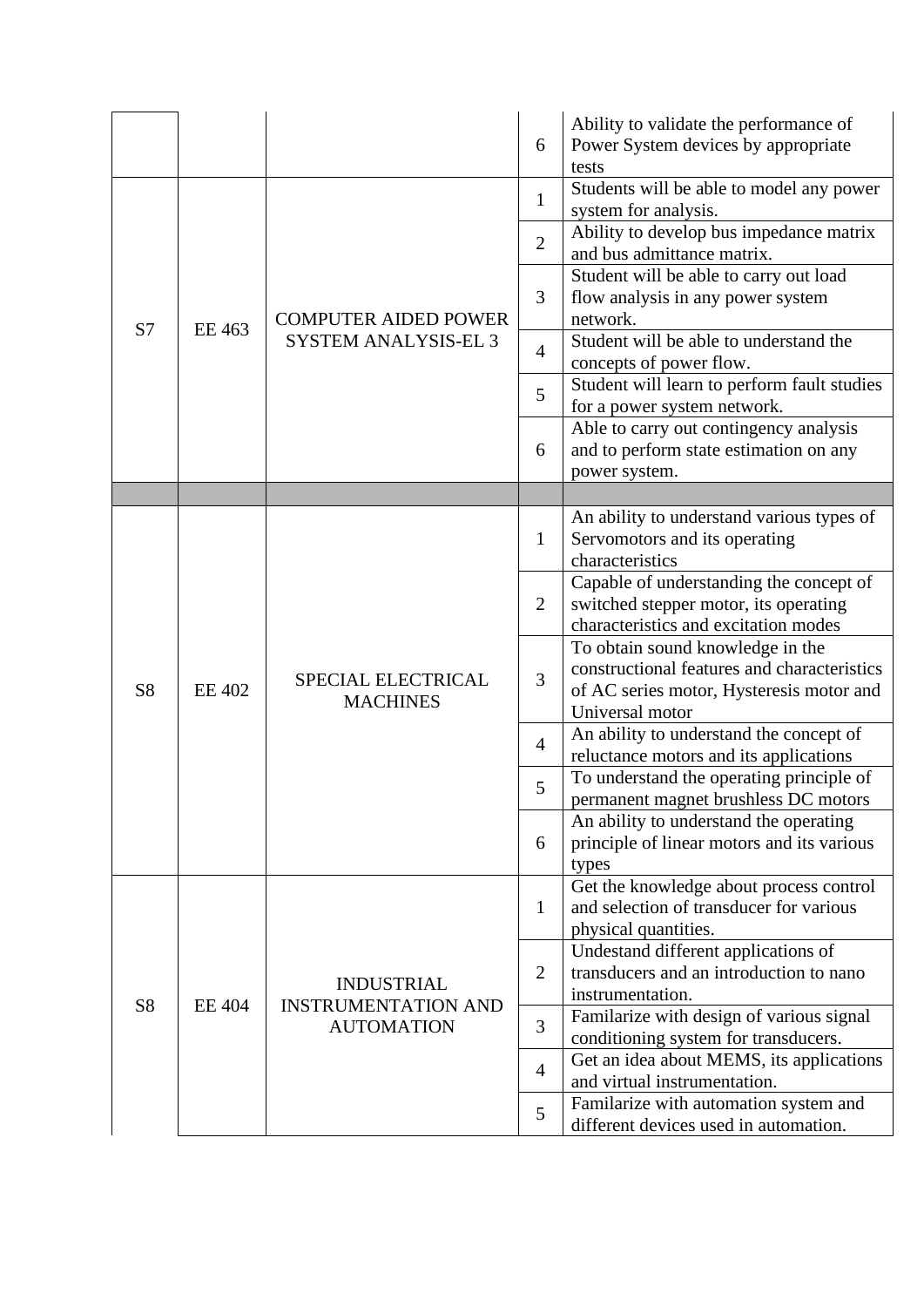|                |              |                                                      | 6                              | Ability to understand the programming<br>realization of PLC & basic concepts of         |
|----------------|--------------|------------------------------------------------------|--------------------------------|-----------------------------------------------------------------------------------------|
|                |              |                                                      |                                | SCADA, DCS & CNC.                                                                       |
|                |              |                                                      | 1                              | Able to understand the concept of energy                                                |
|                |              |                                                      |                                | management and energy management<br>opportunities                                       |
|                |              | <b>ENERGY MANAGEMENT</b><br><b>AND AUDITING EL 4</b> |                                | Able to choose the apt method of                                                        |
|                |              |                                                      | $\overline{2}$                 | electrical                                                                              |
|                |              |                                                      |                                | energy reduction                                                                        |
|                | <b>EE474</b> |                                                      | 3                              | Able to analyse a mechanical system and                                                 |
| S <sub>8</sub> |              |                                                      |                                | recommend a suitable method for energy                                                  |
|                |              |                                                      |                                | reduction                                                                               |
|                |              |                                                      | $\overline{4}$                 | Able to describe various energy saving<br>opportunities in various systems              |
|                |              |                                                      | 5                              | Able to describe energy auditing                                                        |
|                |              |                                                      |                                | Able to analyse a new system financially                                                |
|                |              |                                                      | 6                              | by                                                                                      |
|                |              |                                                      |                                | using different methods                                                                 |
|                |              |                                                      | $\mathbf{1}$<br>$\overline{2}$ | Able to understand the concept of energy                                                |
|                |              |                                                      |                                | management and its oppurtunities                                                        |
|                |              |                                                      |                                | Able to choose the apt method of                                                        |
|                | <b>EE482</b> |                                                      |                                | electrical energy reduction                                                             |
| <b>S8</b>      |              | <b>ENERGY MANAGEMENT</b>                             | 3                              | Able to analyse a mechanical system and<br>recomment a suitable method for energy       |
|                |              | AND AUDITING(GLOBAL)                                 |                                | reduction                                                                               |
|                |              |                                                      |                                | Able to describe various energy saving                                                  |
|                |              |                                                      | $\overline{4}$                 | oppurtunities                                                                           |
|                |              |                                                      | 5                              | Able to describe energy auditing                                                        |
|                |              |                                                      | 6                              | Able to analyse a new system financially                                                |
|                |              |                                                      | $\mathbf{1}$                   | Get knowledge about the concept of                                                      |
|                |              |                                                      |                                | digital control systems                                                                 |
|                |              |                                                      | $\overline{2}$                 | Capable of understanding different types<br>of configurations used in design of digital |
|                |              |                                                      |                                | control systems and steady state                                                        |
|                |              |                                                      |                                | performances.                                                                           |
|                |              |                                                      |                                | Graduates will be able to design digital                                                |
|                |              |                                                      | 3                              | PID controller for given system based on                                                |
| <b>S8</b>      | EE 462       | <b>DESIGN OF DIGITAL</b>                             |                                | frequency response method                                                               |
|                |              | <b>CONTROL SYSTEMS EL-4</b>                          | $\overline{4}$                 | Ability to design different types of                                                    |
|                |              |                                                      |                                | digital controllers using different                                                     |
|                |              |                                                      |                                | methods like root locus, Ragazzini and<br>dead beat response.                           |
|                |              |                                                      | 5                              | Capable of analyzing discrete time                                                      |
|                |              |                                                      |                                | system using state space methods.                                                       |
|                |              |                                                      |                                | Ability to design Digital state feedback                                                |
|                |              |                                                      | 6                              | controller and also study the stability of                                              |
|                |              |                                                      |                                | digital control systems.                                                                |
| S <sub>8</sub> | EE 494       | <b>INSTRUMENTATION</b>                               | $\mathbf{1}$                   | Fundamental concepts of measuring                                                       |
|                |              | SYSTEM (GLOBAL)                                      |                                | systems are obtained                                                                    |